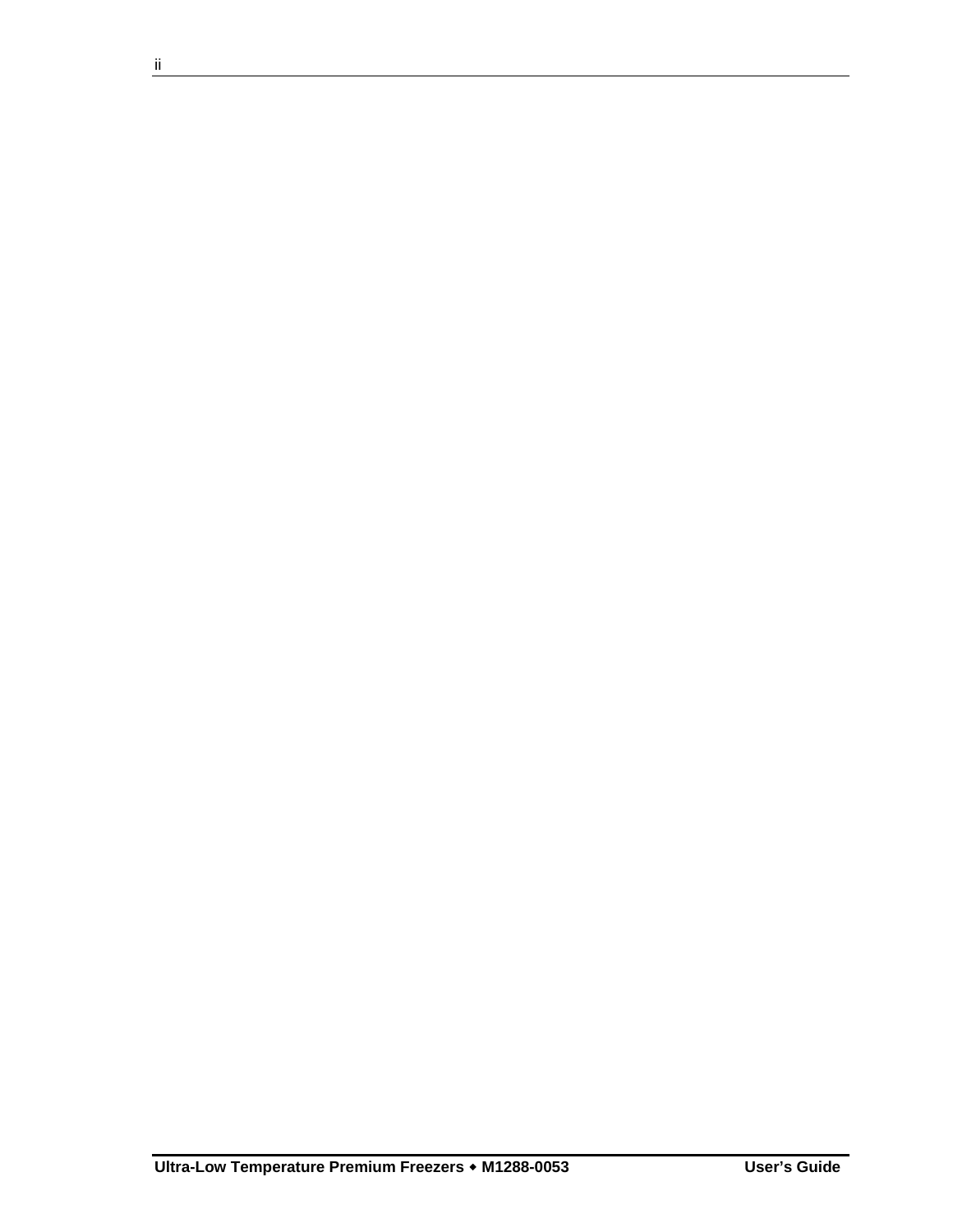## **INTERNATIONAL OFFICES:**

#### **BELGIUM**

New Brunswick Scientific NV-SA Stationsstraat 180/4 3110 Rotselaar België/Belgique Tel: 32 (0)16 56 28 31 Fax: 32 (0)16 57 27 53 E-mail: sales@nbsnv-sa.be

#### **CHINA**

New Brunswick Scientific Co., Inc. A903, 904 Yin Hai Building No. 250, Cao Xi Road Shanghai 200235, P.R. China Tel: 86 21 6484 5955 or 5966 Fax: 86 21 6484 5933 E-mail: nbschc@online.sh.cn

#### **FRANCE**

New Brunswick Scientific SARL 12-14, Rond Point des Champs Elysées 75008 Paris France Tel: 33 (0)1 5353 1511 Fax: 33 (0)1 5353 1557 E-mail: sales@nbssarl.fr

#### **GERMANY**

New Brunswick Scientific GmbH In Der Au 14 D-72622 Nürtingen Deutschland Tel: 49 (0)7022 932490 Fax: 49 (0)7022 32486 E-mail: sales@nbsgmbh.de

#### **THE NETHERLANDS**

New Brunswick Scientific BV Kerkenbos 1101, 6546 BC Nijmegen P.O Box 6826, 6503 GH Nijmegen Nederland Tel: 31 (0)24 3717 600 Fax: 31 (0)24 3717 640 E-mail: sales@nbsbv.nl

#### **UNITED KINGDOM**

New Brunswick Scientific (UK) Ltd. 17 Alban Park St. Albans, Herts. AL4 0JJ United Kingdom Tel: 44 (0)1727 853855 or 0800 581331 Fax: 44 (0)1727 835666 E-mail: bioinfo@nbsuk.co.uk Web: www.nbsuk.co.uk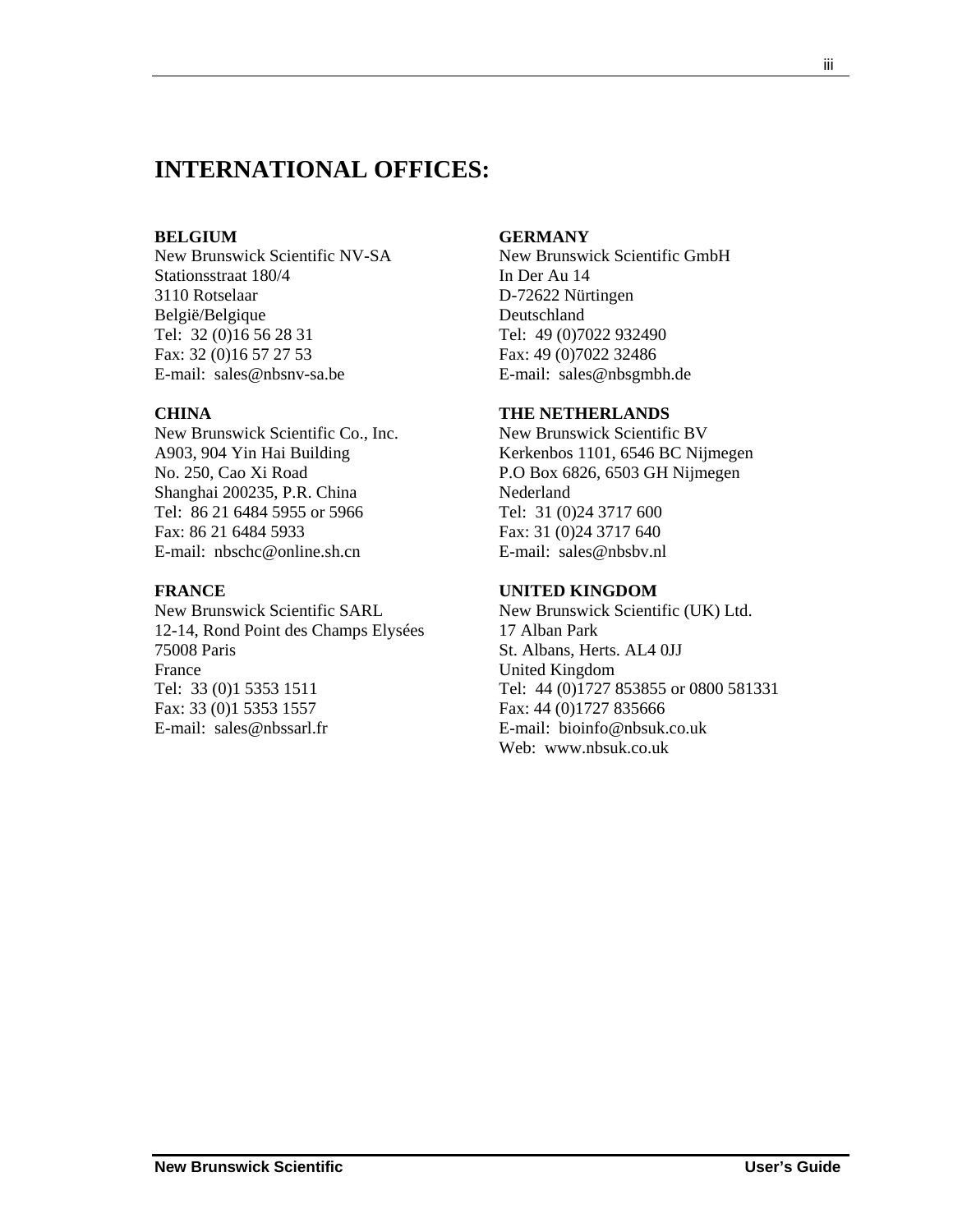# *CAUTION!*

**This equipment** *must* **be operated as described in this manual. If operational guidelines are not followed, equipment damage and personal injury** *can* **occur.** 

**Please read the entire User's Guide before attempting to use this unit.** 

## **HEALTH AND SAFETY AT WORK ACT 1974**

(FOR THE UNITED KINGDOM)

New Brunswick Scientific, as manufacturers and suppliers of laboratory equipment, are obliged under the terms of the above Act to provide our users with instructions on the safe installation, operation and maintenance of our equipment.

Our equipment is designed to acceptable standards and does not entail any hazard if used, as advised in the attached instructions.

The following safety precautions should be observed by all personnel using this equipment:

- 1. Read and understand this manual. If in doubt, contact one of the New Brunswick Scientific Companies listed.
- 2. Do not remove any covers. There are no operable controls other than those referred to in this manual. There are voltages in excess of 41.5 volts AC behind the covers.
- 3. Use freezer gloves at all times when loading or unloading the equipment. The temperature of operation is such that direct contact with the cold contents or inside the equipment can burn unprotected skin.
- 4. Observe good housekeeping practices, at all times keeping the equipment and the adjacent areas clean, dry and uncluttered.
- 5. Should any malfunctions occur or be suspected, immediately call a qualified service engineer to investigate.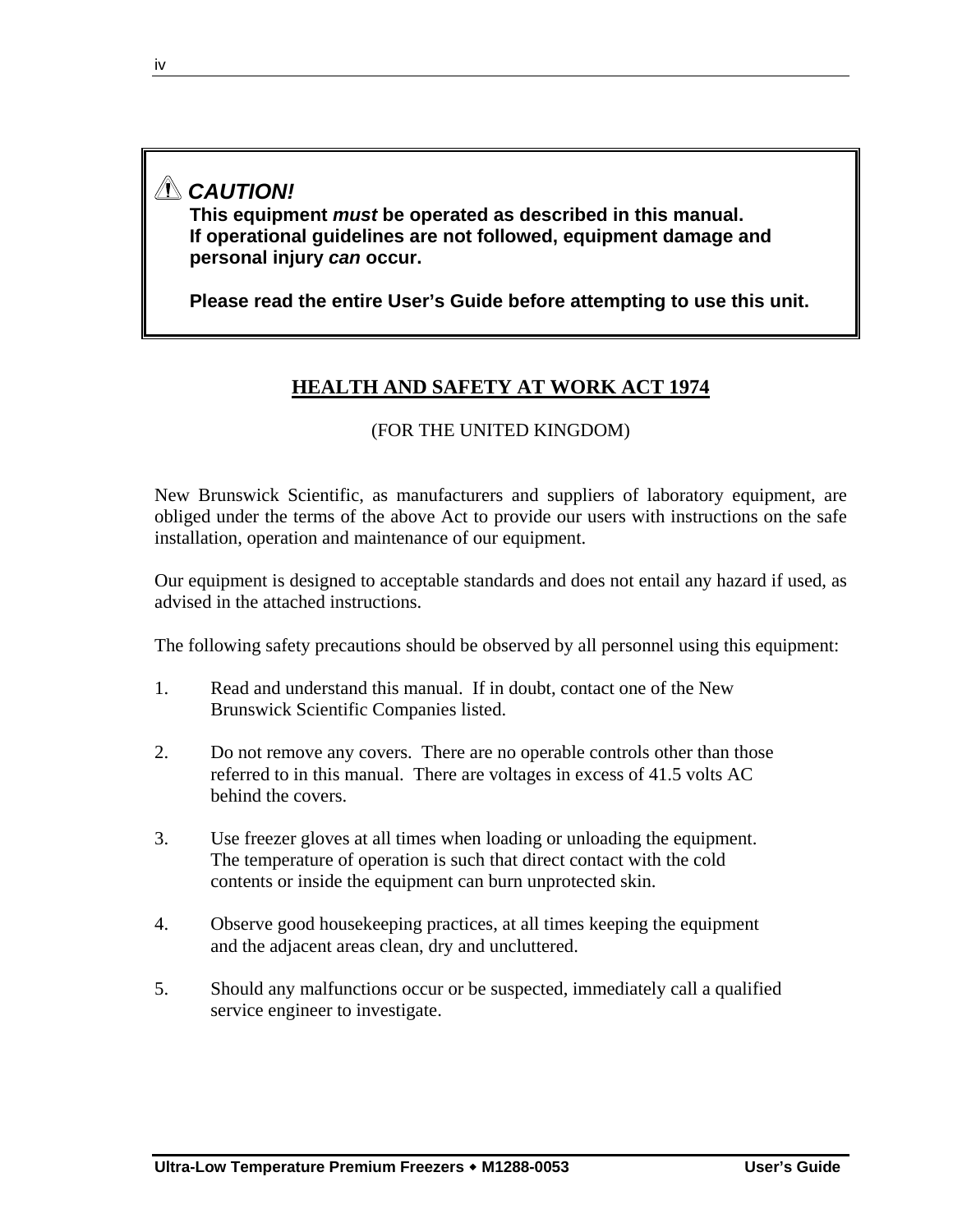# **Copyright Notice**

New Brunswick Scientific Company, Inc. Box 4005 44 Talmadge Road Edison, New Jersey 08818-4005, USA

© Copyright 2007 New Brunswick Scientific Co., Inc.

All Rights Reserved.

Reproduction, adaptation, or translation without prior written permission from New Brunswick Scientific is prohibited.

## **Disclaimer Notice**

New Brunswick Scientific Co., Inc. reserves the right to change information in this document without notice. Updates to information in this document reflect our commitment to continuing product development and improvement.

## **Manual Conventions**

| $\mathcal{R}$ NOTE:   | Notes contain essential information that deserves<br>special attention.                                                                                                           |
|-----------------------|-----------------------------------------------------------------------------------------------------------------------------------------------------------------------------------|
| <b>CAUTION!</b>       | Caution messages appear before procedures which, if<br>caution is not observed, could result in damage to the<br>equipment.                                                       |
| <b>VARNING!</b>       | <i>Warning</i> messages alert you to specific procedures or<br>practices which, if not followed correctly, could result in<br>serious personal injury.                            |
| <b>Bold</b>           | Text in boldface type emphasizes key words or<br>phrases.                                                                                                                         |
|                       | This particular Warning message, whether found in the<br>manual or on the unit, means HOT SURFACE-and<br>therefore represents a potential danger to touch.                        |
| <b>CRUSH WARNING!</b> | Crush Warning messages alert you to specific<br>procedures or practices regarding heavy objects which,<br>if not followed correctly, could result in serious personal<br>injury . |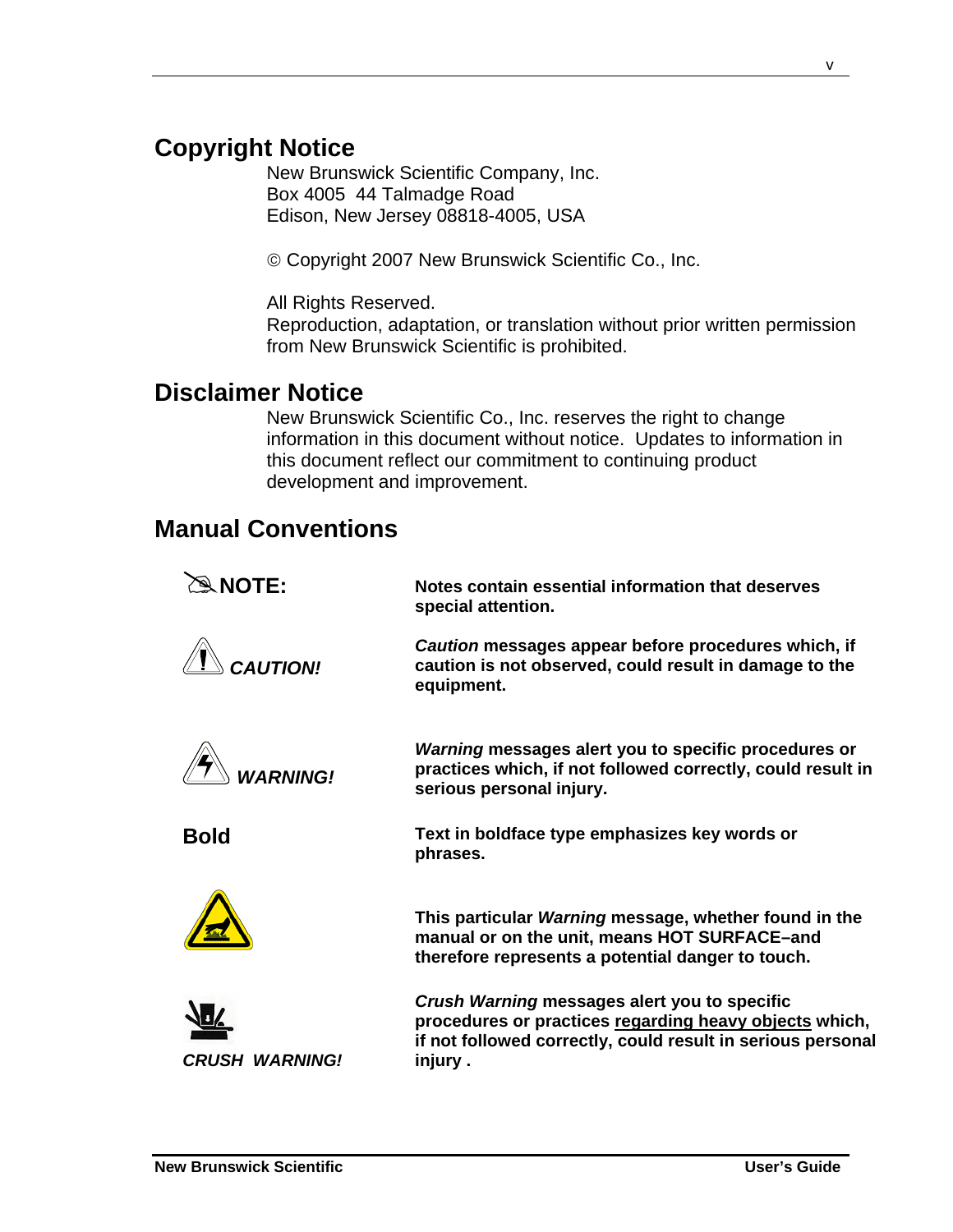# *W A R R A N T Y*

Every instrument manufactured by the New Brunswick Scientific Co., Inc. is warranted to be free from defects in material and workmanship. In the USA, this apparatus, with the exception of lamps (where supplied), is warranted for 2 years against faulty components and assembly; and our obligation under this warranty is limited to repairing or replacing the instrument or part thereof which shall, within 2 years after date of shipment, prove to be defective after our examination. Component parts are warranted for 3 additional years (excluding labor). Vacuum Insulation Panels (where present) are warranted for a total of 12 years. This warranty does not extend to any NBS products which have been subjected to misuse, neglect, accident or improper installation or application; nor shall it extend to products which have been repaired or altered outside the NBS factory or its authorized service centers without prior authorization from the New Brunswick Scientific Co., Inc.

> Outside the USA, contact your NBS representative for warranty details.

Æ Æ Æ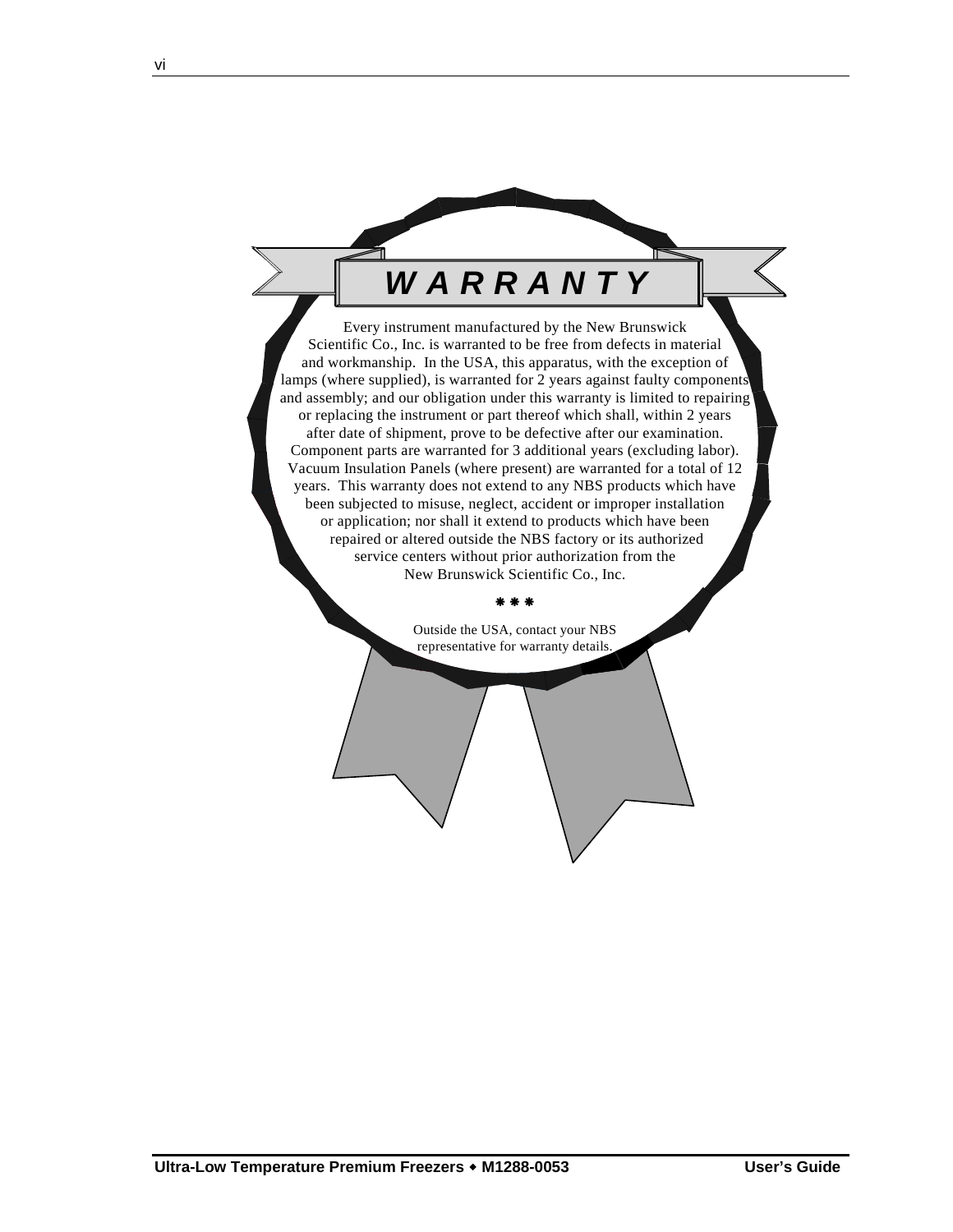| NEW BRUNSWICK SCIENTIFIC CO., INC.                                                                                                                                                                                             |
|--------------------------------------------------------------------------------------------------------------------------------------------------------------------------------------------------------------------------------|
| <b>CERTIFICATE OF CONFORMITY</b>                                                                                                                                                                                               |
| This is to confirm that the following NBS Low & Ultra Low Temperature Freezers:                                                                                                                                                |
| Innova U101<br>Innova U535<br>Innova U725<br>Innova C585<br>Innova C760<br>Premium U410<br>Premium U570<br>Premium C340<br>Premium C660                                                                                        |
| conform to the following European Directives:                                                                                                                                                                                  |
| Electromagnetic Compatibility (EMC) 89/336/EEC & Amendment 92/31/EEC<br>Test Standard BS EN 55014-1 : 1997<br>Test Standard BS EN 55014-2 : 1997<br>Test Standard BS EN 61000-3-2: 1995<br>Test Standard BS EN 61000-3-3: 1995 |
| Low Voltage Directive (LVD) 73/23/EEC<br>Test Standard EN 61010-1 : 1993 Amendment A2 : 1995<br>Test Standard ISO 5149 : 1993 (E)                                                                                              |
| <b>Conducted/Radiated Emissions FCC Part 15 Class B</b>                                                                                                                                                                        |
| on this<br>D J Minister, Executive Designer<br>on this 21 <sup>st</sup> day of August, 2007<br>Approved by                                                                                                                     |
| New Brunswick Scientific Co., Inc., 44 Talmadge Road, Edison, NJ 08818, USA<br>New Brunswick Scientific (UK) Ltd, 17 Alban Park, St. Albans AL4 0JJ UK<br>New Brunswick Scientific BV, Kerkenbos 1101, Nijmegen 6546 BC, NL    |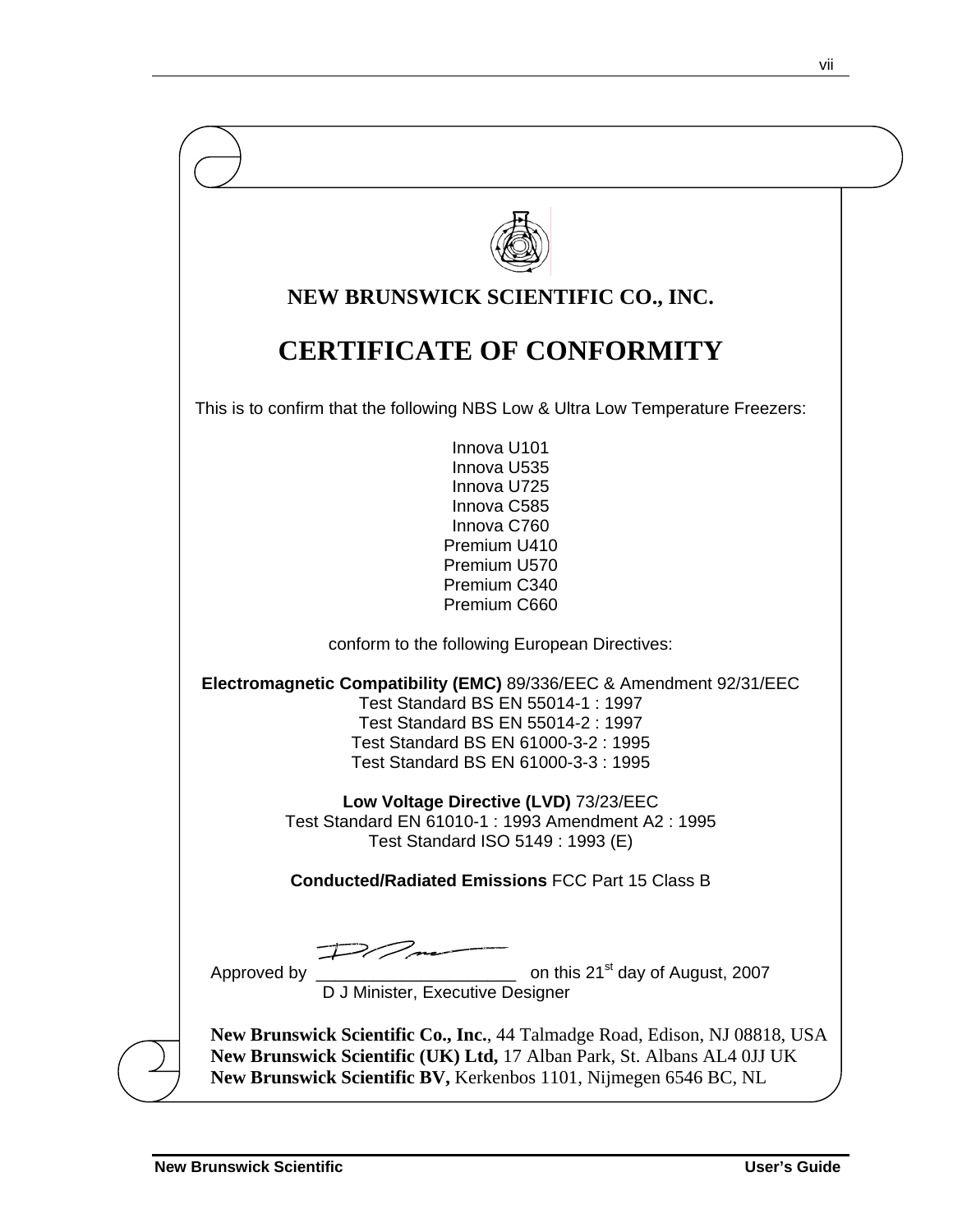# **TABLE OF CONTENTS**

| $\mathbf{1}$            |                  |  |
|-------------------------|------------------|--|
|                         | 1.1              |  |
|                         |                  |  |
|                         |                  |  |
| $\boldsymbol{2}$        |                  |  |
|                         |                  |  |
|                         | 2.1.1            |  |
| 3                       |                  |  |
|                         |                  |  |
|                         | 3.1              |  |
|                         |                  |  |
|                         | 3.2.1            |  |
|                         | 3.2.2<br>3.2.3   |  |
|                         | 3.2.4            |  |
|                         | 3.2.5            |  |
|                         |                  |  |
| $\overline{\mathbf{4}}$ |                  |  |
|                         |                  |  |
|                         | 4.1.1            |  |
|                         | 4.1.2            |  |
|                         | 4.1.3            |  |
|                         | 4.1.4            |  |
|                         | 4.1.5            |  |
|                         | 4.1.6            |  |
|                         | 4.1.7            |  |
|                         | 4.1.8            |  |
|                         | 4.1.9            |  |
|                         | 4.1.10           |  |
|                         | 4.1.11           |  |
|                         | 4.1.12           |  |
|                         | 4.1.13           |  |
|                         | 4.1.14           |  |
|                         | 4.1.15<br>4.1.16 |  |
|                         |                  |  |
|                         | 4.2.1            |  |
|                         |                  |  |
|                         | 4.2.3            |  |
|                         | 4.2.4            |  |
|                         | 4.3              |  |
|                         | 4.4              |  |
|                         | 4.5              |  |
|                         | 4.6              |  |
|                         | 4.6.1            |  |
|                         | 4.6.2            |  |
|                         | 4.6.3            |  |
|                         |                  |  |
| 5                       |                  |  |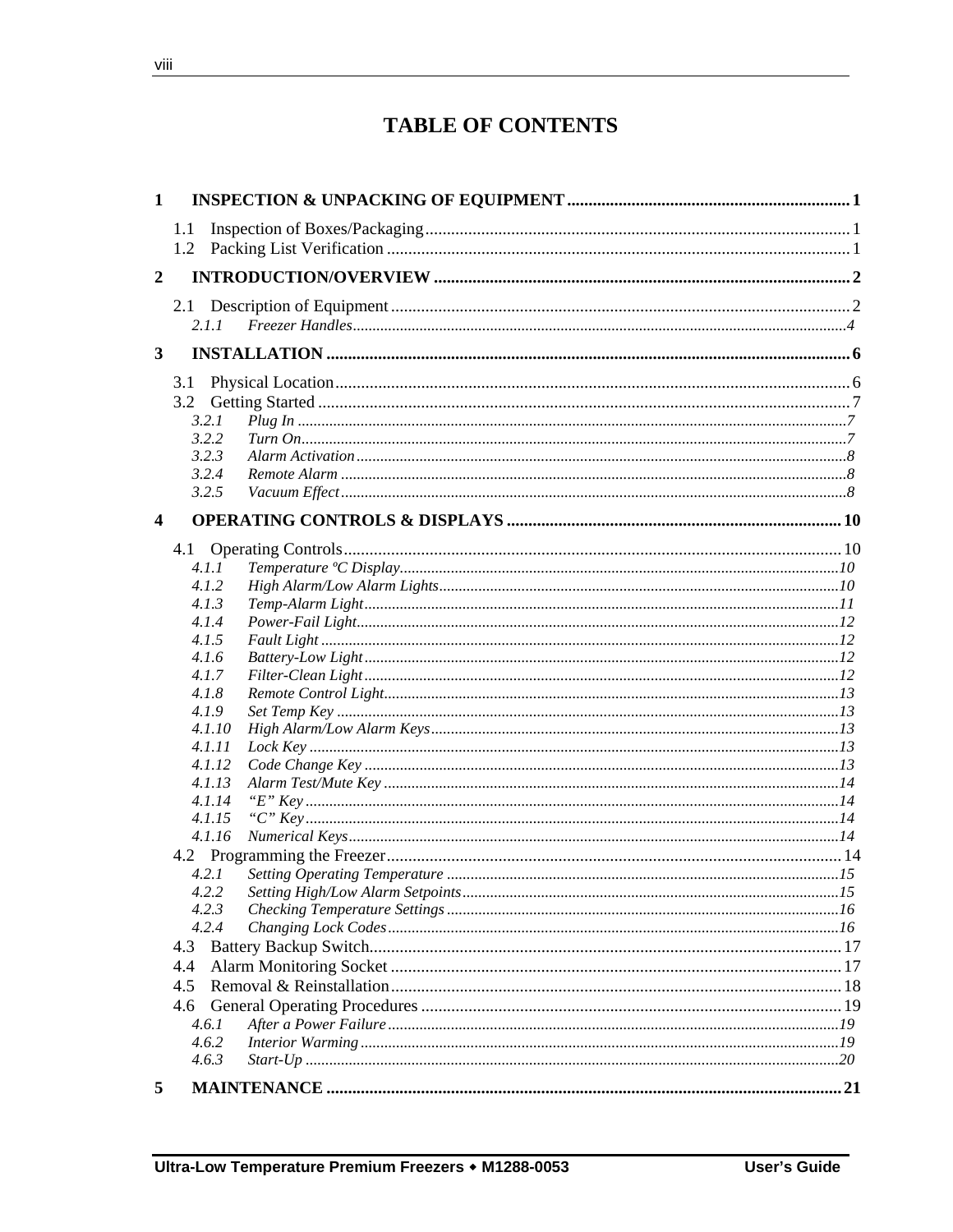|                | 5.1.1      |  |
|----------------|------------|--|
|                | 5.1.2      |  |
|                | 5.1.3      |  |
|                | 5.1.4      |  |
|                | 5.1.5      |  |
|                | 5.1.6      |  |
|                |            |  |
|                | 5.3        |  |
|                | 5.3.1      |  |
|                | 5.3.2      |  |
|                | 5.3.3      |  |
|                | 5.3.4      |  |
| 6              |            |  |
|                |            |  |
|                | 6.1        |  |
|                | 6.2        |  |
|                |            |  |
| $\overline{7}$ |            |  |
|                |            |  |
|                | 7.1        |  |
|                | 7.1.1      |  |
|                | 7.1.2      |  |
|                | 7.1.3      |  |
|                | 7.1.4      |  |
|                |            |  |
|                |            |  |
| 8              |            |  |
|                | 8.1<br>8.2 |  |
|                |            |  |
| 9              |            |  |
|                | 9.1        |  |
|                | 9.2        |  |
| 10             |            |  |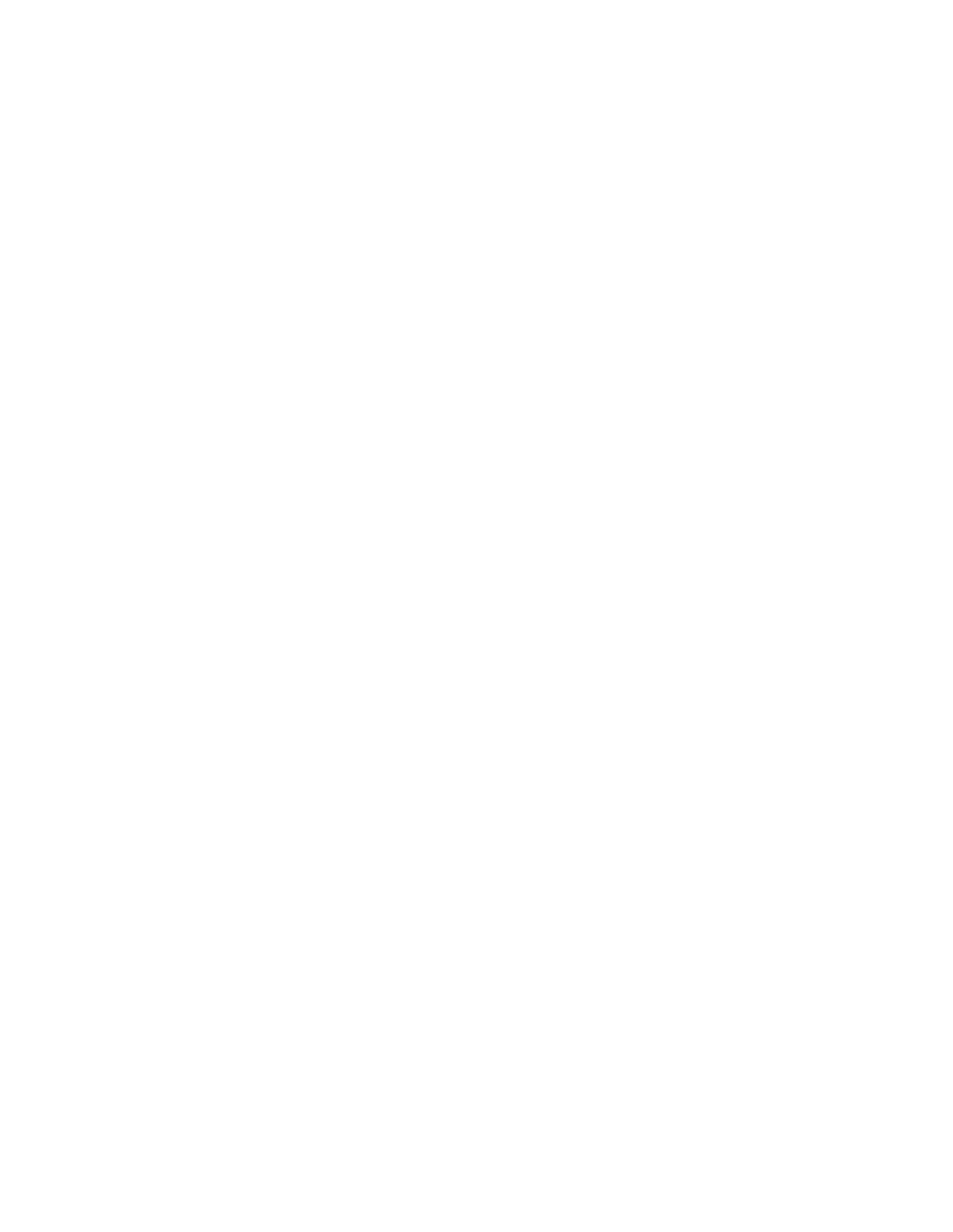# **INSPECTION & UNPACKING OF** EQUIPMENT

### *1.1 Inspection of Boxes/Packaging*

After you have received your order from New Brunswick Scientific, inspect the boxes/packaging carefully for any damage that may have occurred during shipping. Report any damage immediately to the carrier and to your local NBS Sales Order Department.

#### *1.2 Packing List Verification*

Unpack your order, saving the packing materials for possible future use. Also be sure to save the User's Guide, for instruction and reference.

Verify against your NBS packing list that you have received the correct materials, and that nothing is missing.

If any part of your order was damaged in transit, is missing, or fails to operate, please fill out Customer Satisfaction Form 6300 and return it by fax or mail. You can also call the New Brunswick Scientific Service Department or your local NBS representative.

# *CAUTION!*

**Inspect the freezer cabinet panels for punctures or other damage that compromises the integrity of the freezer.** 

**Any unauthorized punctures or other damage deliberately made to the cabinet walls will invalidate the warranty.**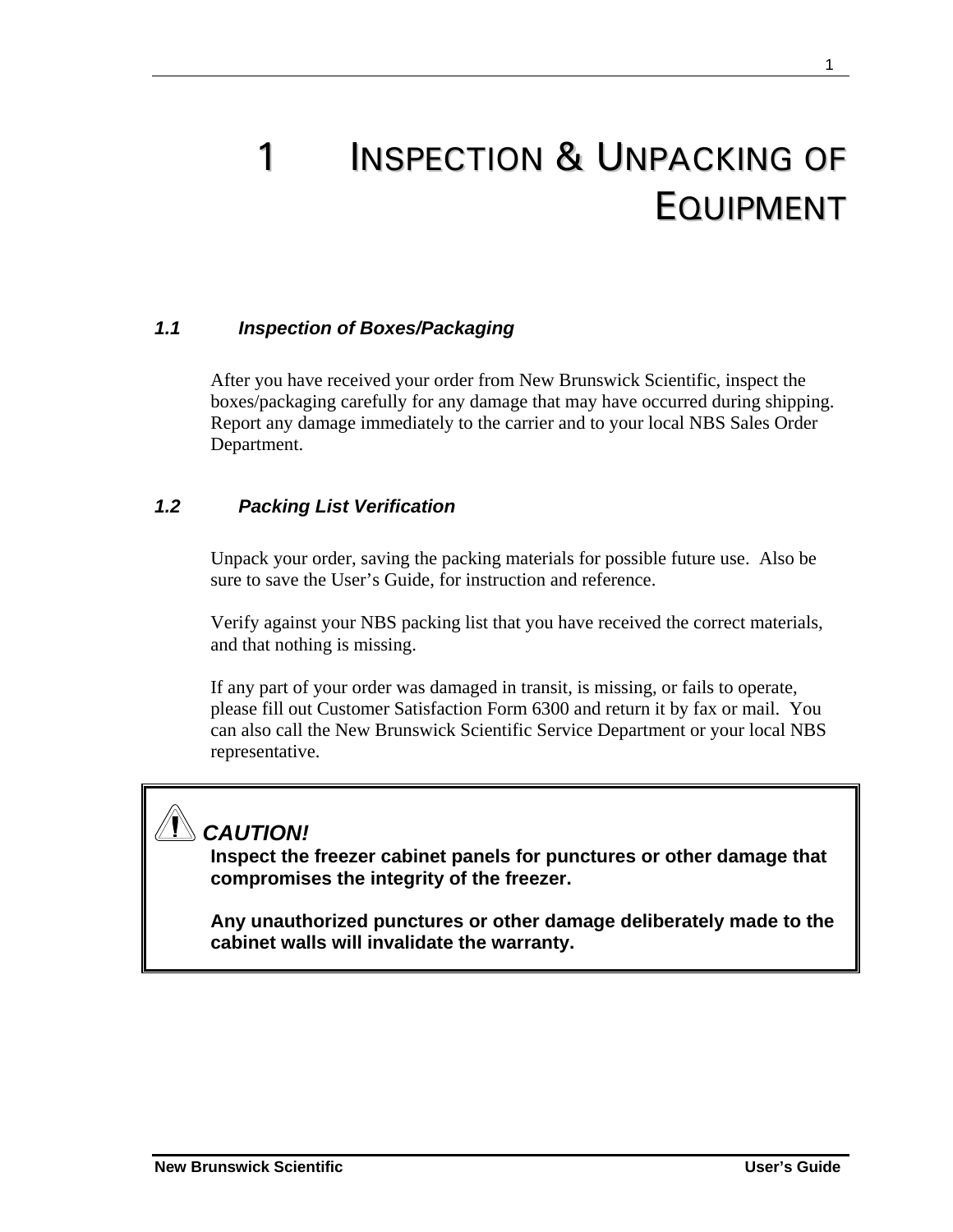# 2 INTRODUCTION/OVERVIEW

*This manual provides the user with the necessary information for installation and operation of the Ultra-Low Temperature Freezer Premium Range. It also provides some preliminary user maintenance information.* 

#### *2.1 Description of Equipment*

The New Brunswick Scientific range of Premium freezers is designed to provide precise, ultra-low temperature environments for scientific and medical use.

There are two types of Premium freezer: Upright (*see Figure 1 below*) and Chest (*see Figure 2 below*). This manual covers all versions of the Premium freezer models:

| <b>Upright Freezer Model</b> | <b>Capacity</b>              |
|------------------------------|------------------------------|
| U410                         | 14.5 cubic feet (410 liters) |
| U570                         | 20.0 cubic feet (570 liters) |
| <b>Chest Freezer Model</b>   | <b>Capacity</b>              |
| C340                         | 12.0 cubic feet (340 liters) |
| ි660                         | 23.3 cubic feet (660 liters) |

The freezers are totally free of CFCs (Chlorofluorocarbons) and HCFCs (Hydrochlorofluorocarbons). They use HFCs (Hydrofluorocarbons) as refrigerants.

The interior panels and shelves are made of corrosion-resistant stainless steel, making them easy to keep clean and to sterilize.

A membrane keypad and digital temperature readout are provided on a small control panel. On the upright models, this is located on the door. On the chest models, it is located on a console at the right-hand side of the equipment. *(See Figures 1 & 2)* 

Controls for setting the freezer temperature and alarm warning setpoints are enabled by an electronic lock. A unique code, which is selected by the user through the membrane keypad, sets this lock. The code can be changed at any time, provided the current setting of the lock is known. **On delivery, the lock code is "0000" (unlocked).**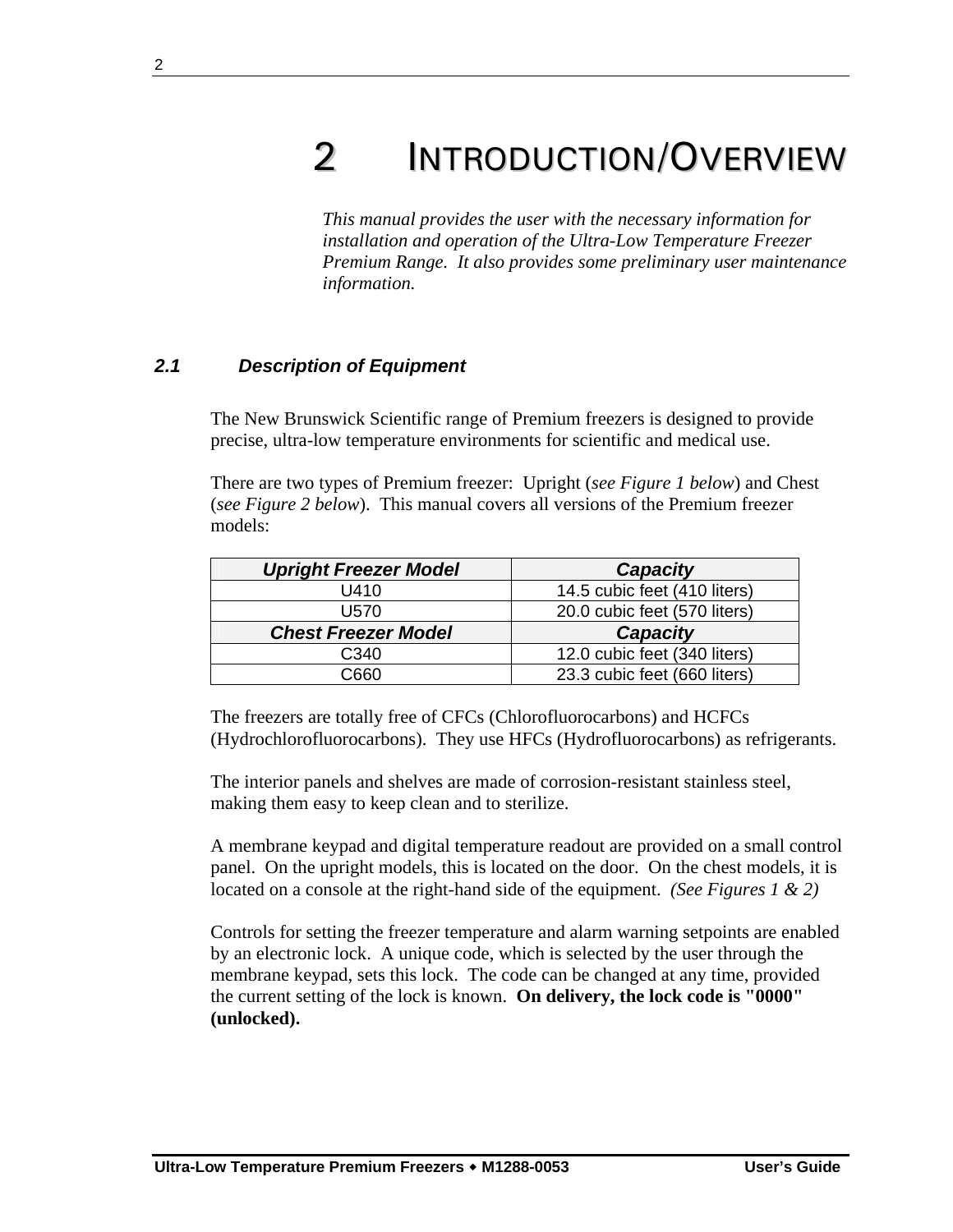Indicator lamps on the control panel provide warnings of power loss, system failure, exceeding Hi/Low temperature setpoints, low battery voltage and filter blockage. There is also an LED to indicate when the freezer is under remote control via the RS-485 optional computer interface.

Figure 1 shows a typical upright freezer and Figure 2 (*following*) shows a typical chest freezer.



**Figure 1: Upright Premium Freezer—Side & Front Views**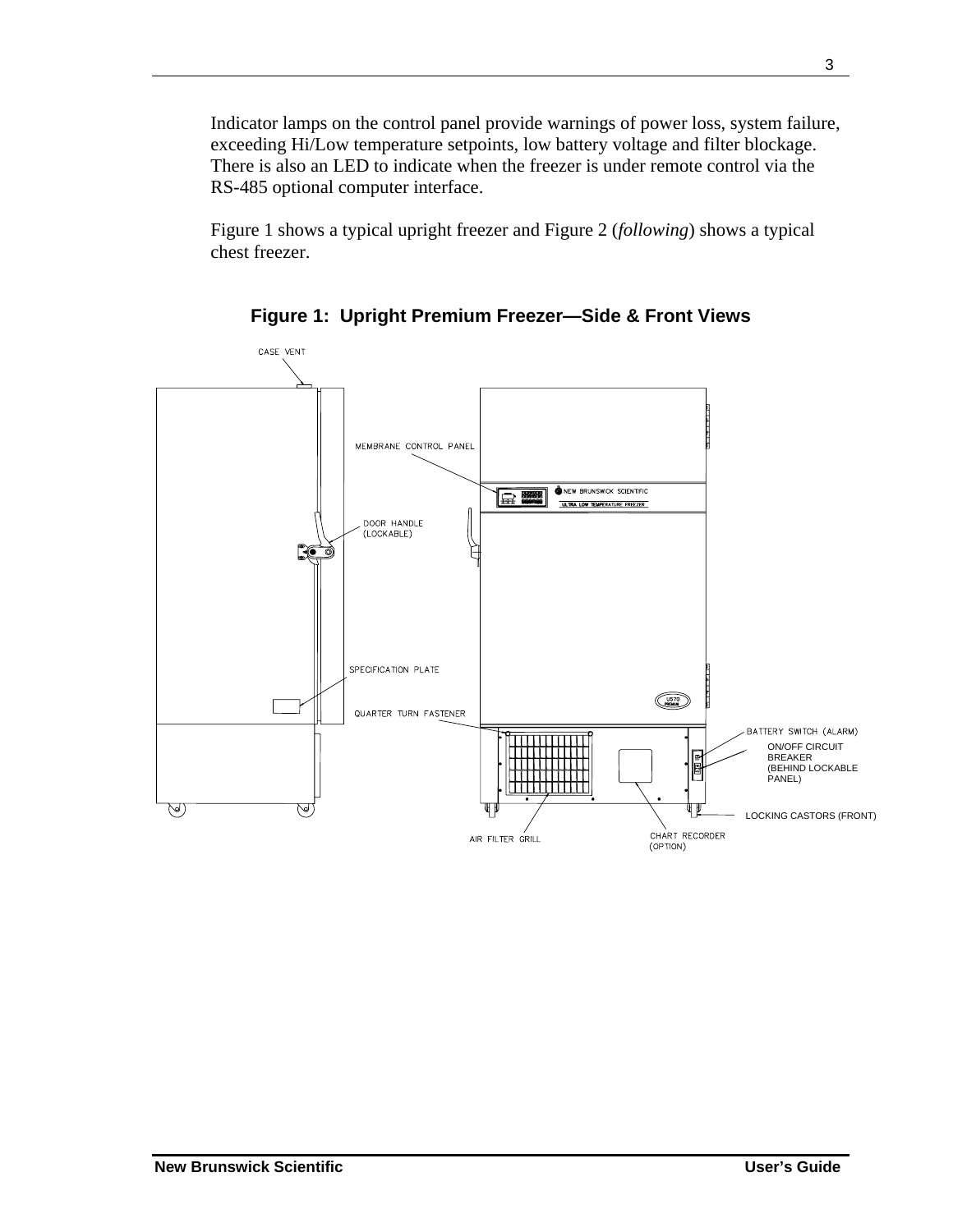

**Figure 2: Chest Premium Freezer—Front View** 

#### **2.1.1 Freezer Handles**

Freezers are supplied with lockable handles.

The C340 and C660 are fitted with quarter turn key locks.

The U410 and U570 upright freezer handles are fitted with barrel locks (push to lock, turn key to unlock). The barrel lock may be removed from the upright freezer handle if the lock facility is not required:

- 1. Remove the two retaining screws at the rear of the handle.
- 2. Remove the lock barrel and packing plate.
- 3. Fit the plastic blanking plug supplied.
- 4. Refit the packing plate using the existing screws.

## #**NOTE:**

**It is important that the handle lock packing plate be fitted at all times.** 

## #**NOTE:**

**For UPRIGHT freezers: DO NOT SLAM THE DOOR WITH THE HANDLE IN THE CLOSED POSITION.** 

...continued...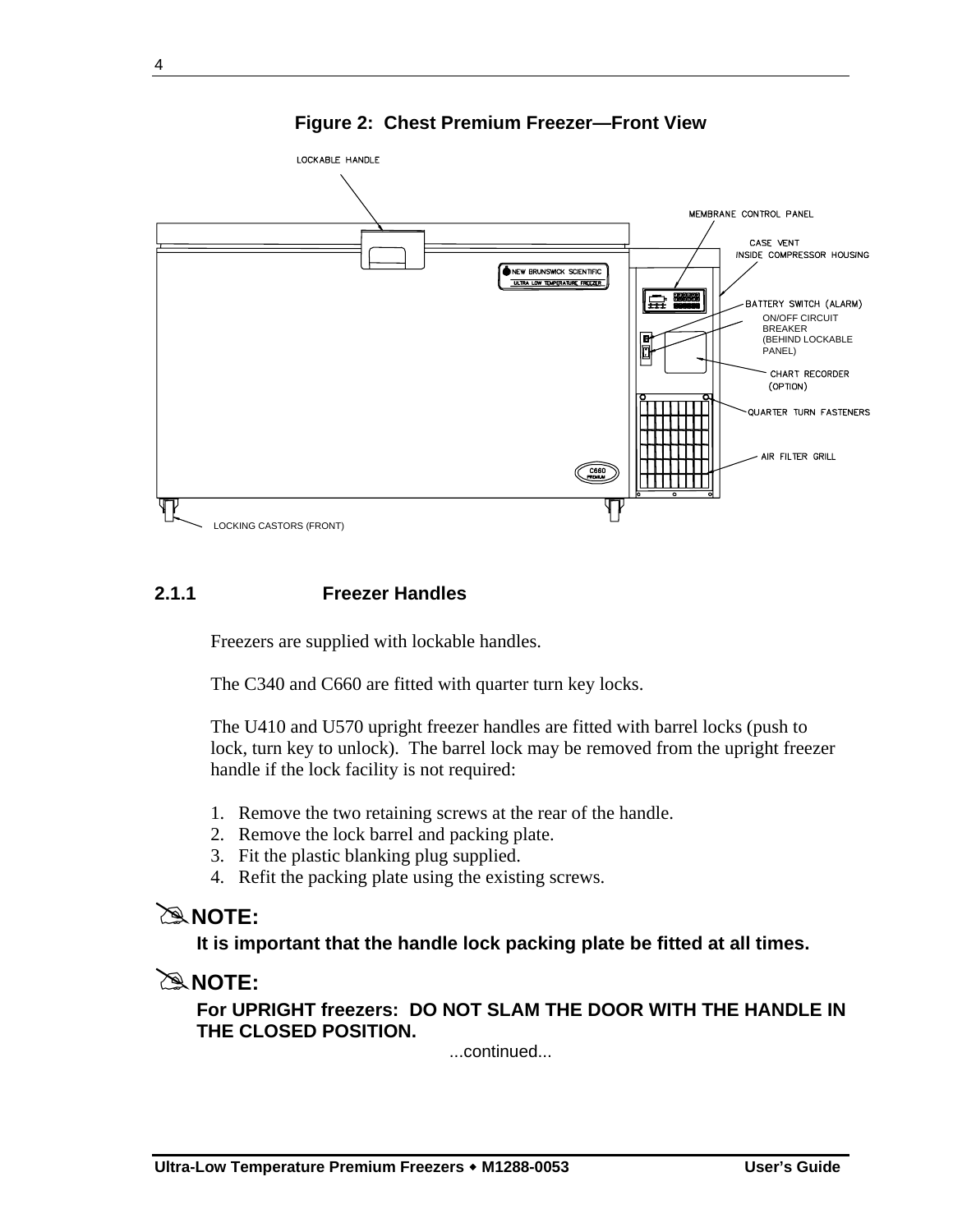**The door handle has a cam action to pull the door closed and a reverse can action to break the seal so the door can be opened. When closing the outer door, ensure that the cam is engaged for correct operation. The initial vacuum inside the cabinet may cause the door to appear closed, but when the vacuum releases, the door will open. Always ensure the handle is properly engaged.**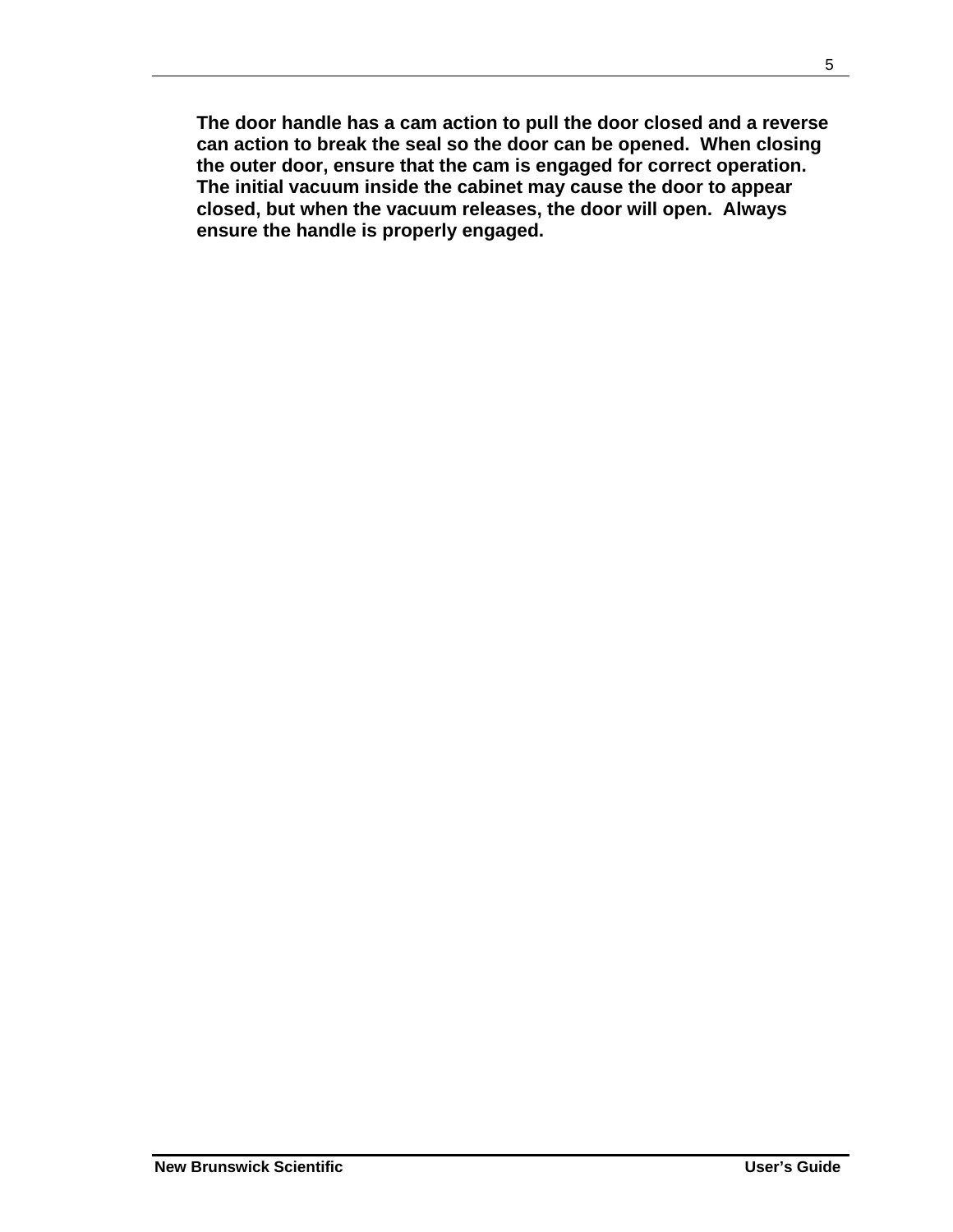# **丛** CRUSH WARNING!

**DO NOT attempt to lift any freezer by hand. Preferred lifting for loading and unloading is by hydraulic tail lift.** 

**Maintenance, adjustment and repair work should be carried out only by QUALIFIED, EXPERIENCED personnel who have been AUTHORIZED to undertake such work by New Brunswick Scientific or its authorized agents. Failure to use authorized service agents may invalidate the warranty.** 

### *3.1 Physical Location*

All freezers are mounted on castors for ease of movement. Upright and chest freezers have locking front castors to stop the freezer from rolling once it is in position. These do not provide leveling adjustment, so the site chosen for the freezer must have a flat, level floor.

Position the freezer to allow free air entry through the intake grill and free air exit from the back; provide a clearance of at least 6 inches (150 mm) on all sides. The grill is located on the front of both chest and upright models (*see Figures 1 & 2*).

For efficient temperature control, the freezer should be placed in a shaded area, away from sources of excessive heat. For maximum cooling capability, the unit should be located in an air-conditioned room.

# *WARNING!*

**BEFORE connecting the freezer to the electrical supply, make sure that the power supply matches the requirements of the equipment. Check the specification plate (located on the side of the freezer) for the electrical requirements.** 

Model U410 and U570 upright freezers are fitted with four adjustable shelves. These can be positioned in  $\frac{1}{2}$ -inch (12.7 mm) steps anywhere throughout the freezer. To remove the shelf, gently squeeze the shelf clip to release it from the side of the freezer, then reposition it as required.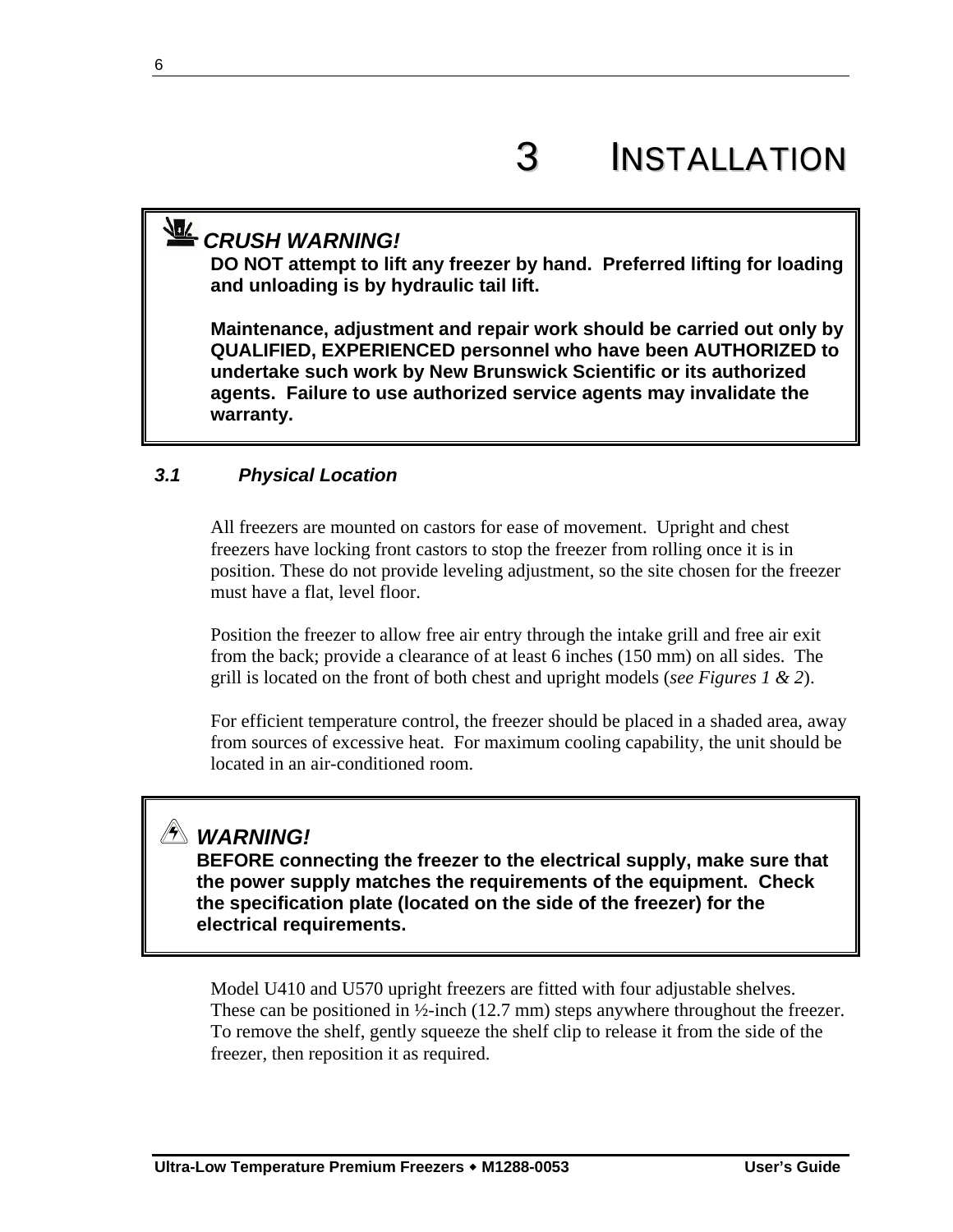# *3.2 Getting Started*

### **3.2.1 Plug In**

Once you have verified that the power supply matches the electrical requirements of the freezer, connect the unit to the power supply using the power cord provided.

# *CAUTION!*

**If the freezer's voltage rating does not match your electrical supply, or if the plug on the power cord does not fit the outlet,** *do not plug the freezer in***. Contact your laboratory supervisor, safety officer, or qualified service or electrical engineer.** 

## #**NOTE:**

**Some freezers are supplied with more than one removable power cord. Utilize the cord that matches your power receptacle. Check the voltage rating plate on the side of the freezer, to confirm that the freezer is compatible with your laboratory power supply.** 

#### **3.2.2 Turn On**

The **ON/OFF** circuit breaker is located (a) within the lockable panel at the bottom right-hand corner of the upright freezer, or (b) to the left of the control panel on the chest models. The lockable panel can be removed by turning the key (provided) one quarter turn to the right. The key can be removed to prevent access.

Set the **ON/OFF** circuit breaker to the **I** (ON) position. The temperature display illuminates immediately.

## #**NOTE:**

**The freezer's compressor will not operate for approximately one minute after connection of the power supply, because there is an automatic delay device in the circuit. Temperature and alarm settings, however, can be adjusted immediately.**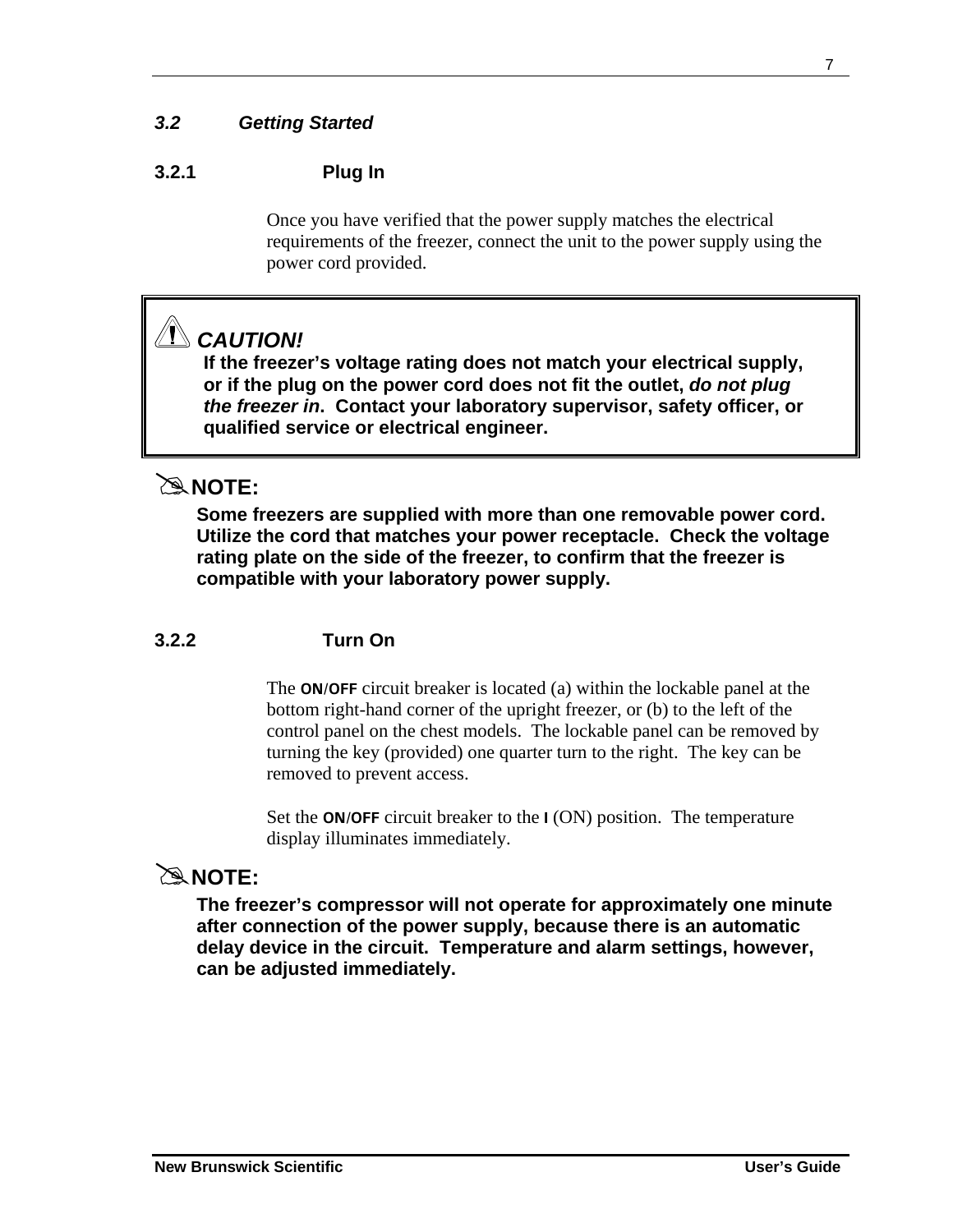#### **3.2.3 Alarm Activation**

The equipment is delivered with the battery deactivated. The Power Fail alarm is activated by the battery rocker switch within the lockable panel. On upright models, the panel is located at the bottom right-hand corner *(see Figure 1*). On chest models, the panel is located on front right of the unit, near the display *(see Figure 2)*. The switch is labelled **I** (ON) and **O** (OFF).

To activate the alarm, put the battery switch in the **I** position.

After activating the alarm, test its operation by pressing the **ALARM TEST/MUTE** key on the display. The audible alarm should sound. The **ALARM TEST/MUTE** key also tests the LED lamps, which all light up together.

## #**NOTE:**

**When the equipment is first switched on, it will take approximately six hours to reach a temperature of -86°C. The alarm will sound every 30 minutes until the temperature setpoint is reached. Use the ALARM TEST/MUTE key to mute the alarm during this initial pull-down period.** 

**If the freezer is turned off during the initial pull-down period, the alarm will activate 30 minutes after you switch it back on again.** 

**The factory-set temperature is –80º C.** 

### **3.2.4 Remote Alarm**

The freezer is also fitted with a remote alarm socket. *(See Section 4.4 for details.)* This can be tested by turning off (**O**) the **ON/OFF** switch. This tests the **POWER FAIL** (*see Section 4.1*) and **ALARM** output at the same time. The battery must be switched on to test the **POWER FAIL**. The remote alarm facility provides voltage-free contacts rated at 1 amp, 24 volts maximum.

## **3.2.5 Vacuum Effect**

## $\mathbb{R}$  NOTE:

**Be careful not to place a rack directly against the vent, as this will inhibit the vent tube's ability to operate correctly (***see Section 5.1.4***).**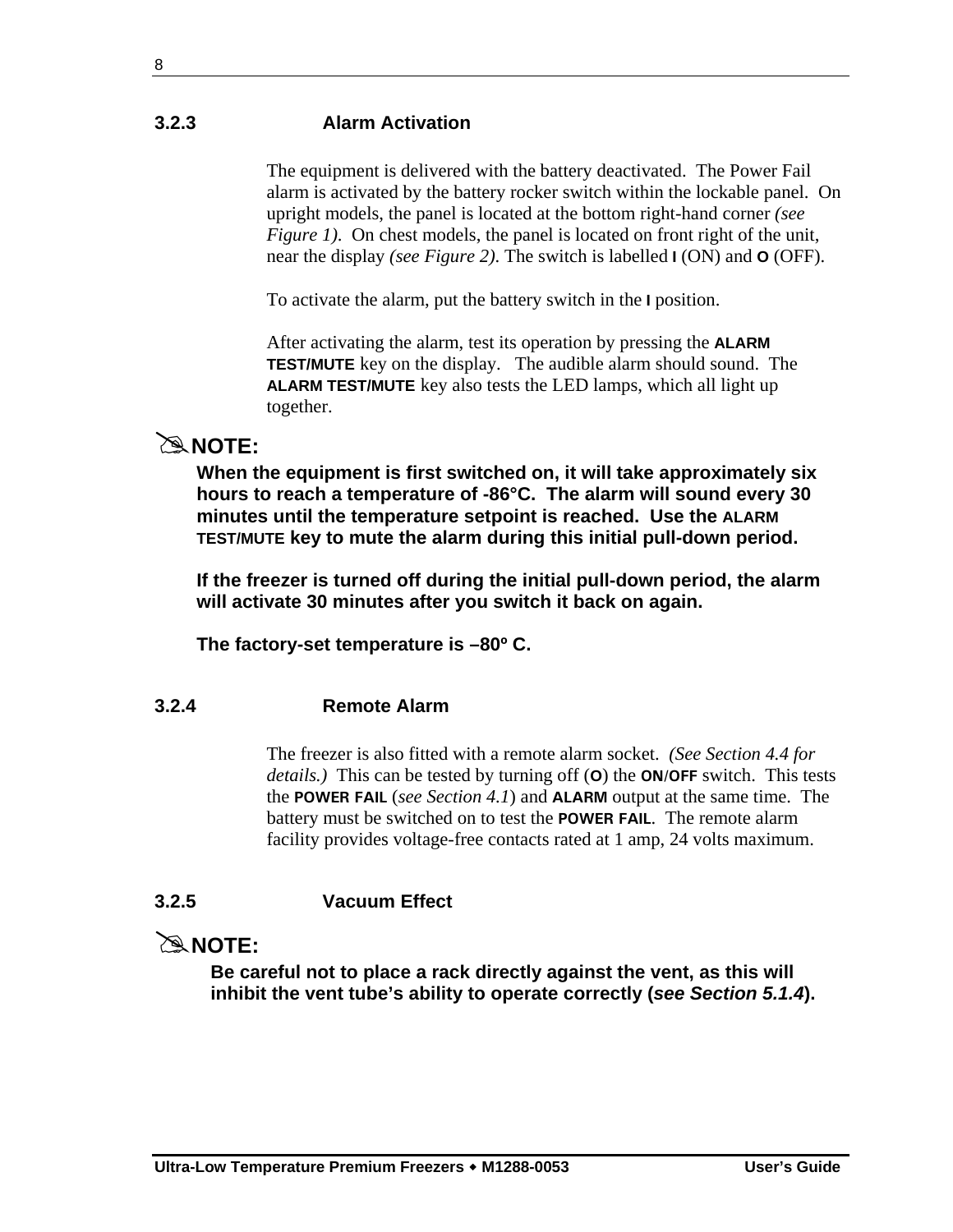After closing the door or lid of the freezer, following access to the contents, a vacuum may be created. Before the door can be opened again, it may be necessary to wait two or three minutes for the vacuum to be released by the vent tube. Do not try to force the door or lid. During the release of the vacuum, a slight hissing may be heard.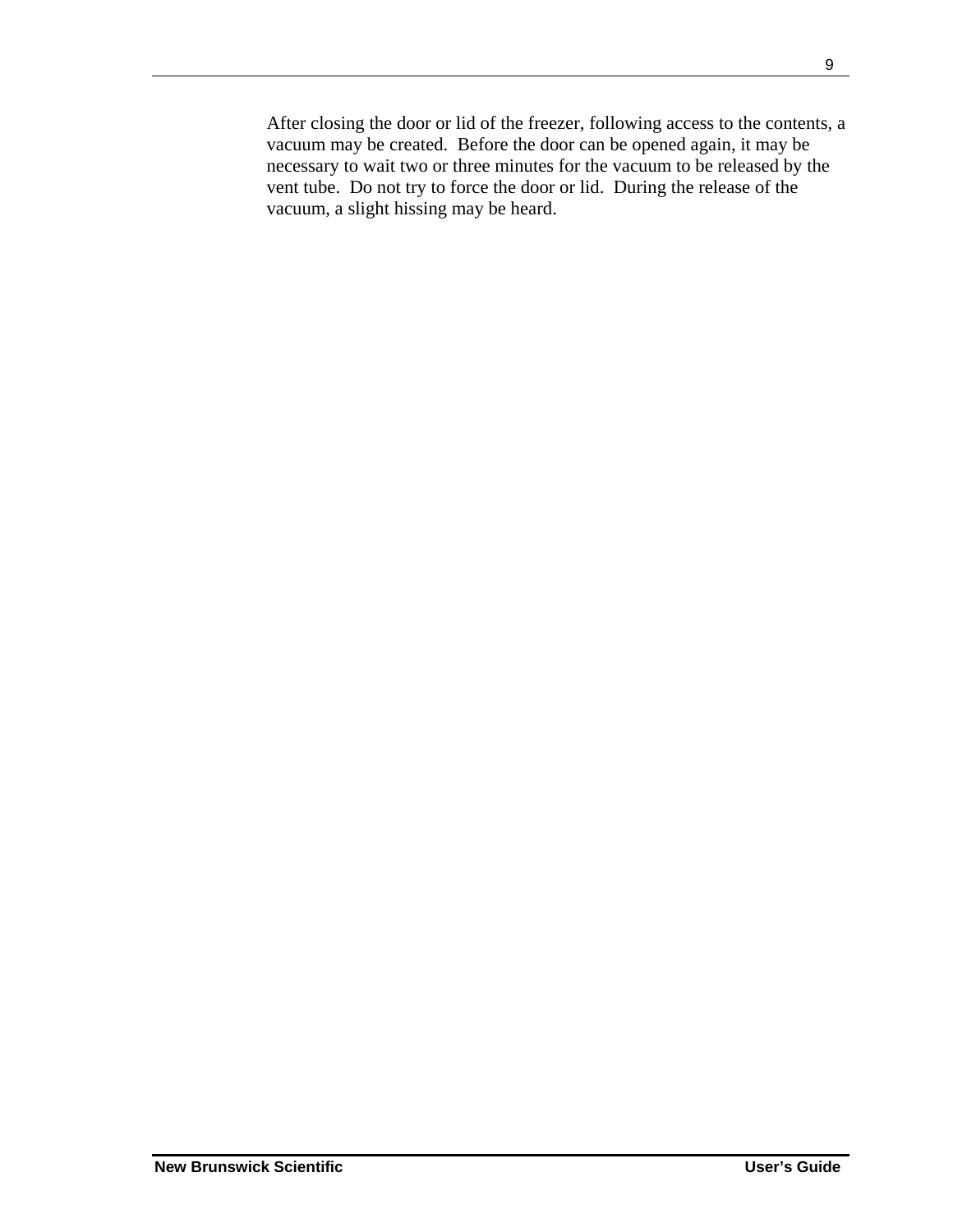# 4 OPERATING CONTROLS & DISPLAYS

## *4.1 Operating Controls*

Switch the freezer on using the **ON/OFF** circuit breaker at the front of the equipment. On upright models, this is located behind the locked panel, low on the right-hand side. On chest models, it is located behind the locked panel on the right-hand side, adjacent to the control panel. (*See Figures 1 & 2*)

Operating controls are located on a membrane panel mounted in the door of the upright models U410 and U570. The same panel is located on the right-hand side of all chest freezers.

Every NBS freezer is equipped with the unique S.M.A.R.T. Plus™ diagnostic software, to help identify, by means of an error code, the cause of a fault or setpoint variance.

The available functions, identified by Item numbers called out in Figure 3, are described in the sections below.

## **4.1.1 Temperature ºC Display**

| <b>Item</b> | <b>Name</b>                        | <b>Function</b>                                                                                                                                |
|-------------|------------------------------------|------------------------------------------------------------------------------------------------------------------------------------------------|
|             | <b>TEMPERATURE</b><br>$^{\circ}$ C | The digital display normally shows the current internal<br>temperature of the freezer. Temperature is displayed in $1^{\circ}C$<br>increments. |

### **4.1.2 High Alarm/Low Alarm Lights**

| <b>Item</b>    | <b>Name</b>       | <b>Function</b>                                            |
|----------------|-------------------|------------------------------------------------------------|
| $\overline{2}$ | [HIGH/LOW]        | Illuminates if the freezer's internal temperature is       |
|                | <b>TEMP-ALARM</b> | above/below the user-selected alarm setpoints. Illuminates |
|                |                   | as soon as the setpoint is passed. The audible alarm,      |
|                |                   | however, does not sound until the freezer temperature has  |
|                |                   | been beyond alarm setpoint for 30 minutes. After the       |
|                |                   | temperature returns to the normal range, the TEMP-ALARM    |
|                |                   | switches off & the audible warning stops.                  |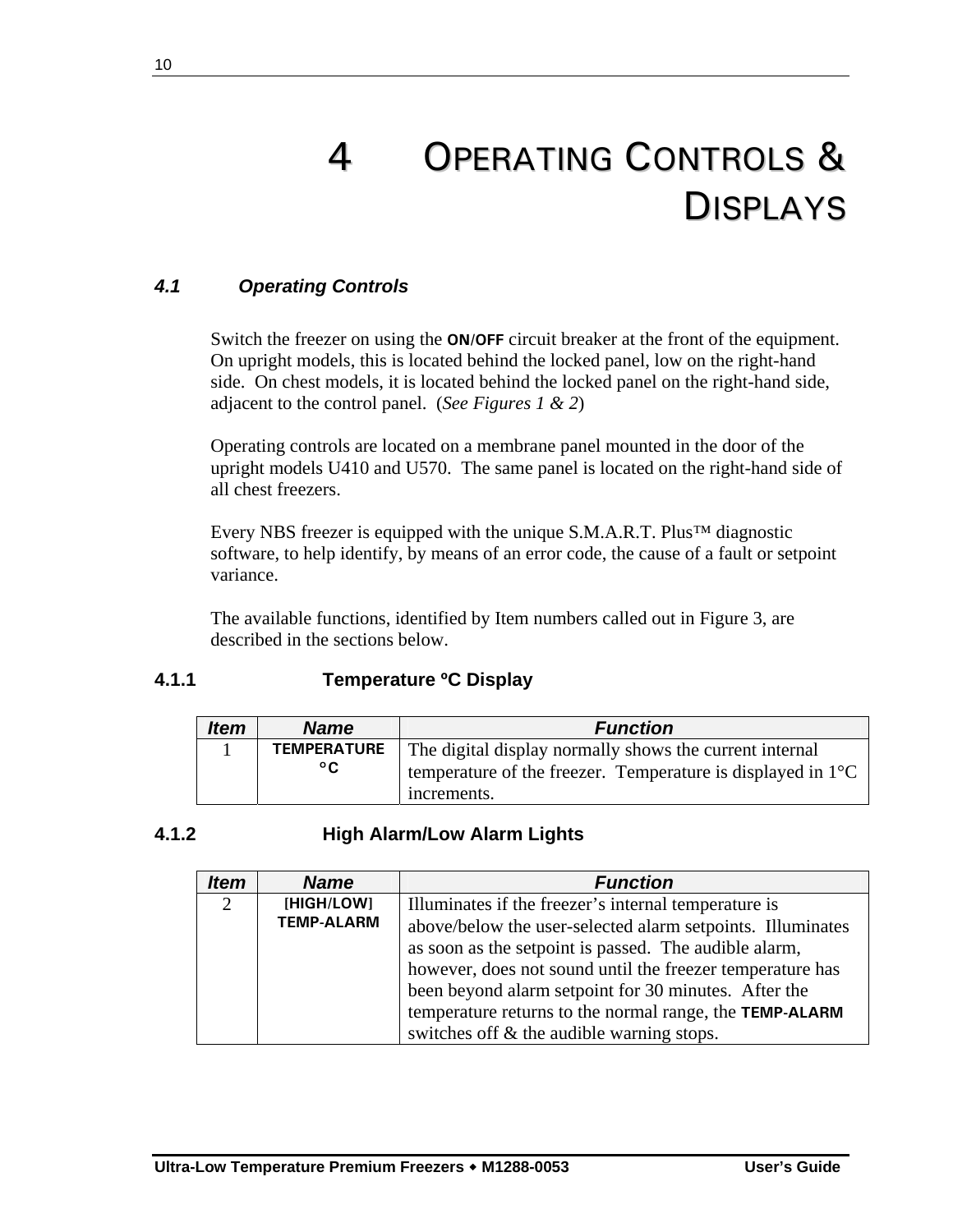## #**NOTE:**

**The audible alarm can be turned off by pressing the ALARM TEST/MUTE KEY. If, after 30 minutes, the temperature has not returned to normal range, the audible warning will sound again. This pattern will continue to repeat until the temperature returns to normal.** 





### **4.1.3 Temp-Alarm Light**

| <i><b>Item</b></i> | <b>Name</b>       | <b>Function</b>                                             |
|--------------------|-------------------|-------------------------------------------------------------|
| 8                  | <b>TEMP-ALARM</b> | Should a power failure cause the temperature to surpass the |
|                    |                   | alarm setpoint, the TEMP-ALARM illuminates. (The audible    |
|                    |                   | alarm will already be sounding due to the power failure).   |
|                    |                   | The TEMP-ALARM will stay on after the temperature returns   |
|                    |                   | to normal range, to indicate that a power failure has       |
|                    |                   | occurred. Temperature-sensitive samples stored in the       |
|                    |                   | freezer should be checked for deterioration. Cancel the     |
|                    |                   | TEMP-ALARM by pressing the ALARM TEST/MUTE KEY.             |
|                    |                   |                                                             |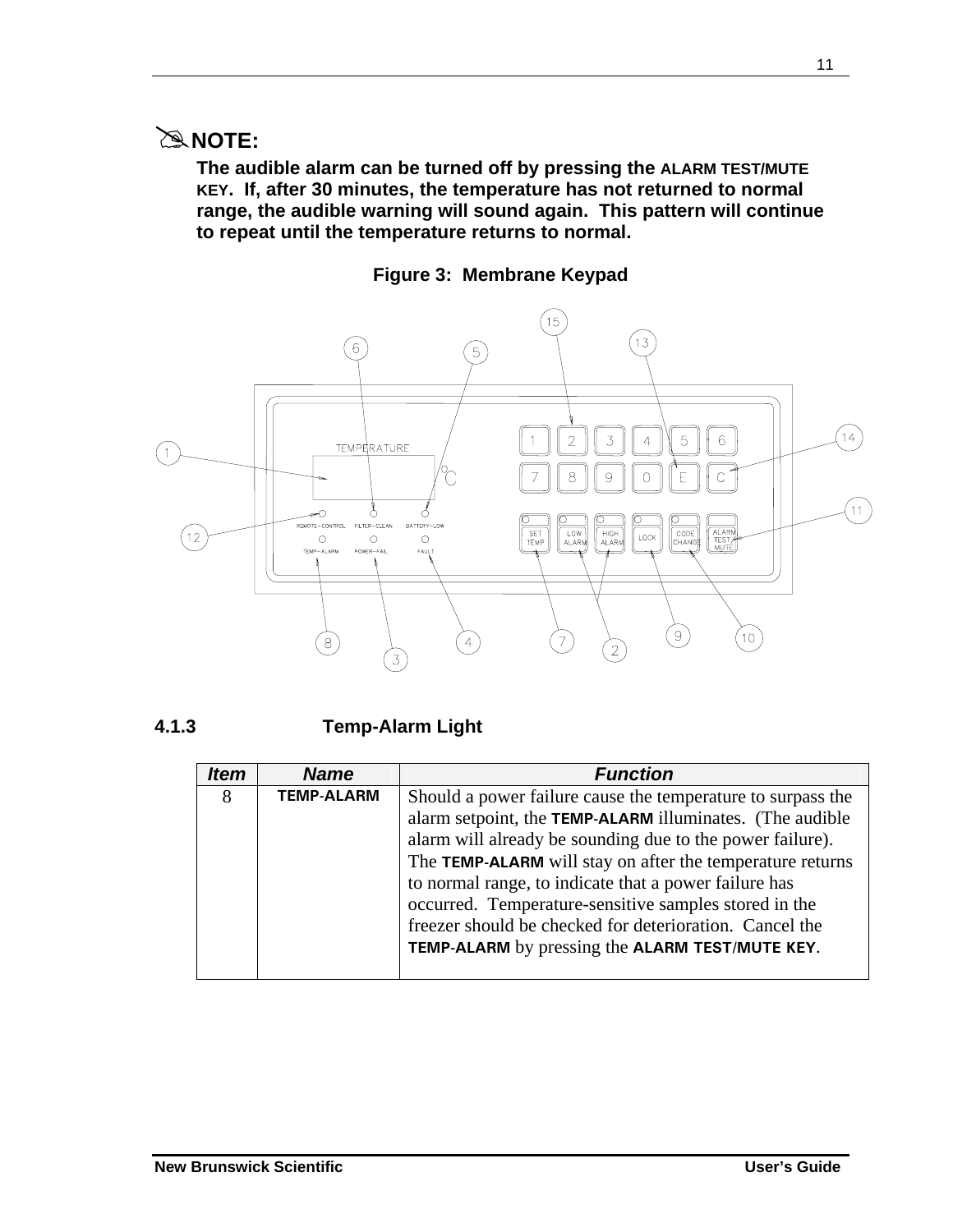## **4.1.4 Power-Fail Light**

| <b>Item</b>    | <b>Name</b>       | <b>Function</b>                                           |
|----------------|-------------------|-----------------------------------------------------------|
| $\overline{3}$ | <b>POWER-FAIL</b> | Illuminates if the power supply fails, flashing at        |
|                |                   | approximately 10-second intervals, accompanied by an      |
|                |                   | audible alarm. When power is restored, the indicator goes |
|                |                   | off and the audible alarm stops. (The battery must be     |
|                |                   | switched on and charged for this indicator to operate.)   |

## **4.1.5 Fault Light**

| ltem           | <b>Name</b>  | <b>Function</b>                                               |
|----------------|--------------|---------------------------------------------------------------|
| $\overline{4}$ | <b>FAULT</b> | Illuminates if there is a system failure within the freezer.  |
|                |              | Interfacing with the S.M.A.R.T. Plus™ diagnostics via the     |
|                |              | control panel, the fault can be determined (see Section 6.1). |
|                |              | System failure is accompanied by an audible alarm.            |
|                |              | Correction of the fault extinguishes the light and audible    |
|                |              | alarm.                                                        |

## **4.1.6 Battery-Low Light**

| <b>Item</b> | <b>Name</b>        | <b>Function</b>                                          |
|-------------|--------------------|----------------------------------------------------------|
| 5.          | <b>BATTERY-LOW</b> | With power ON: illuminates if battery voltage is below 6 |
|             |                    | volts; starts flashing when voltage drops to 5 volts.    |
|             |                    | With power OFF: should battery voltage drop below 5.5    |
|             |                    | volts, this fault indicator will stop functioning.       |

## **4.1.7 Filter-Clean Light**

| <b>Item</b> | <b>Name</b>         | <b>Function</b>                                                                                                                                                                                                                                                                                                                                                                                                                                                       |
|-------------|---------------------|-----------------------------------------------------------------------------------------------------------------------------------------------------------------------------------------------------------------------------------------------------------------------------------------------------------------------------------------------------------------------------------------------------------------------------------------------------------------------|
| 6           | <b>FILTER-CLEAN</b> | Illuminates, accompanied by an audible alarm, to indicate a<br>potentially blocked or dirty filter. Filter is located on the<br>front at the bottom of all freezers. Remove by turning the<br>two thumbscrews on the filter holder 1/4 turn. Clean filter by<br>washing in mildly soapy water, then air dry. If filter<br>warning light does not go out after replacing the cleaned<br>filter, contact your local New Brunswick Scientific service<br>representative. |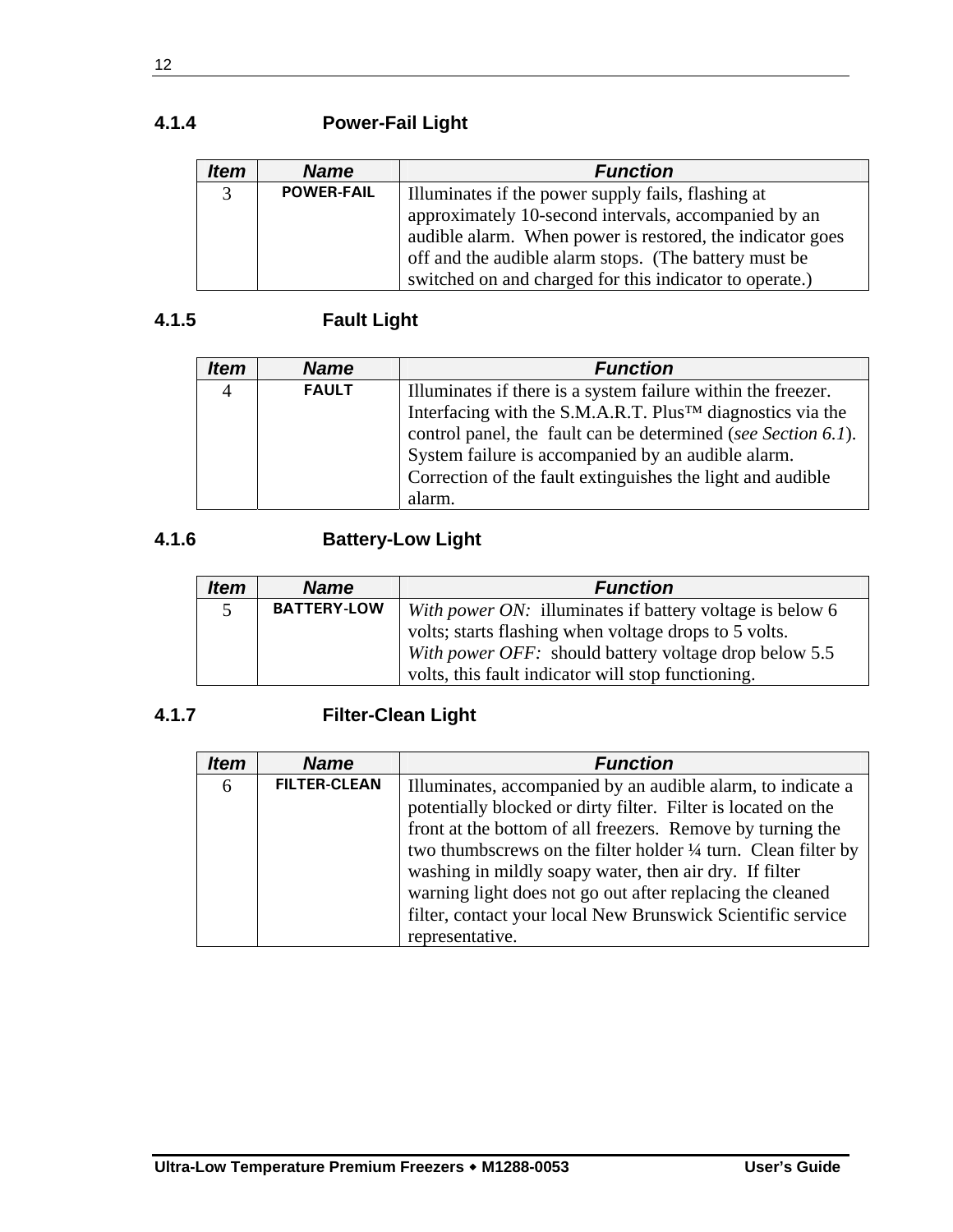### **4.1.8 Remote Control Light**

| <b>Item</b> | <b>Name</b>    | <b>Function</b>                                           |
|-------------|----------------|-----------------------------------------------------------|
|             | <b>REMOTE</b>  | Indicates when freezer is operating under remote computer |
|             | <b>CONTROL</b> | control via the optional RS-485 interface port.           |

#### **4.1.9 Set Temp Key**

Operation in normal mode with **LOCK** lamp off.

| <b>Item</b> | <b>Name</b>     | <b>Function</b>                                      |
|-------------|-----------------|------------------------------------------------------|
|             | <b>SET TEMP</b> | Displays current temperature setting. Used to change |
|             |                 | temperature settings.                                |

## **4.1.10 High Alarm/Low Alarm Keys**

Operation in normal mode with **LOCK** lamp off.

| <b>Item</b> | <b>Name</b>       | <b>Function</b>                                  |
|-------------|-------------------|--------------------------------------------------|
|             | <b>HIGH-ALARM</b> | Displays current high alarm temperature setting. |
|             | <b>LOW ALARM</b>  | Displays current low alarm temperature setting.  |

#### **4.1.11 Lock Key**

Normal mode is with **LOCK** lamp off.

| Item | Name | <b>Function</b>                                     |
|------|------|-----------------------------------------------------|
|      | LOCK | Locks and unlocks the control panel for programming |
|      |      | sequence.                                           |

## **4.1.12 Code Change Key**

Operation in normal mode with **LOCK** lamp off.

| <b>Item</b> | <b>Name</b> | <b>Function</b>                                         |
|-------------|-------------|---------------------------------------------------------|
|             |             | <b>CODE CHANGE</b>   Used to change freezer lock codes. |
|             |             | Inactive in normal mode.                                |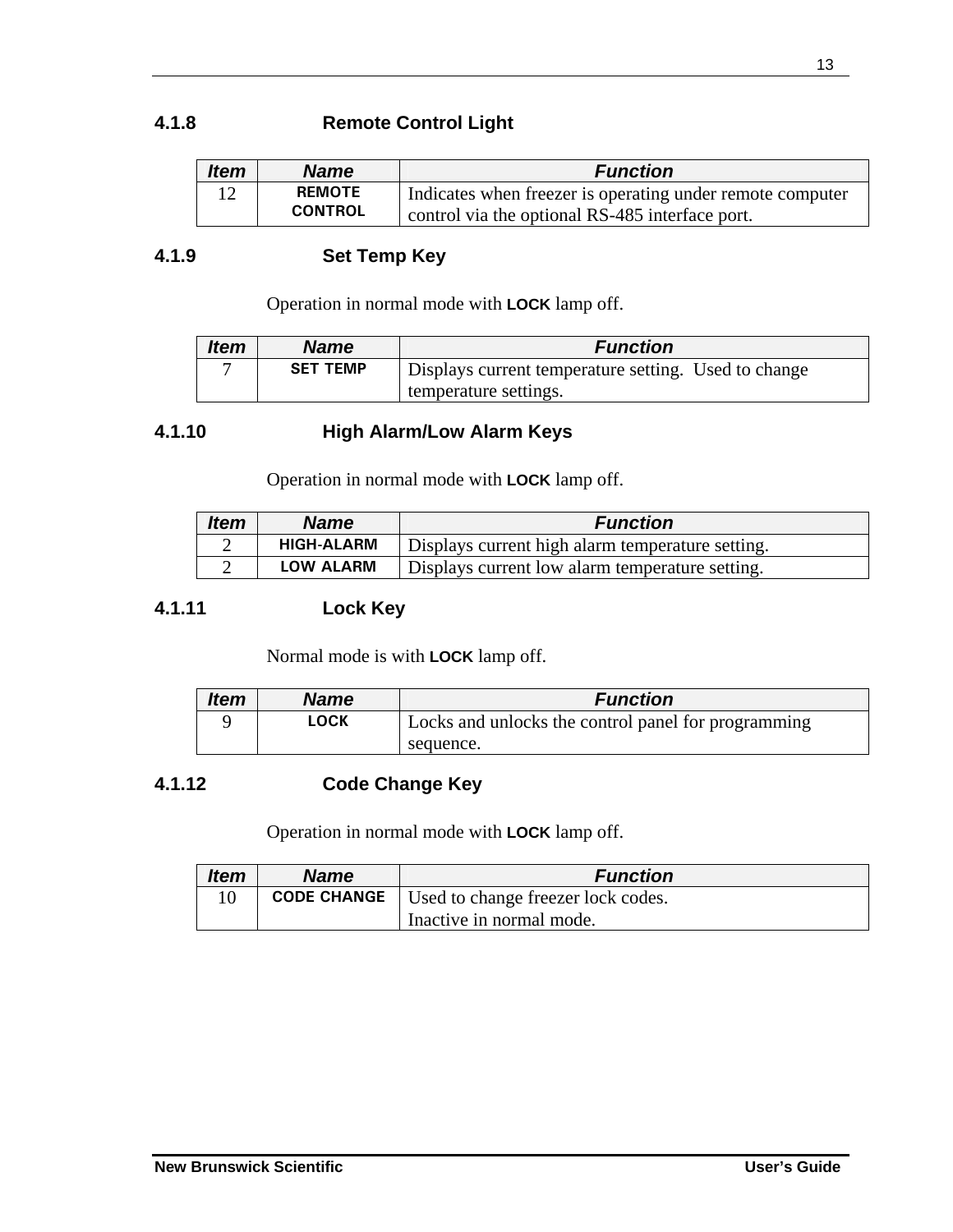### **4.1.13 Alarm Test/Mute Key**

Operation in normal mode with **LOCK** lamp off.

| <i><b>Item</b></i> | <b>Name</b>      | <b>Function</b>                                              |
|--------------------|------------------|--------------------------------------------------------------|
| 11                 | <b>ALARM</b>     | Sounds the audible alarm. If the audible alarm is on due to  |
|                    | <b>TEST/MUTE</b> | a fault condition, press this key to silence the alarm. The  |
|                    |                  | lamp LED lights can also be tested by pressing this key.     |
|                    |                  | The lights should all illuminate and the display should read |
|                    |                  | "RRR"                                                        |

### **4.1.14 "E" Key**

Operation in normal mode with **LOCK** lamp off.

| <b>Item</b> | Name | Function                             |
|-------------|------|--------------------------------------|
|             |      | Used to enter data when programming. |

## **4.1.15 "C" Key**

Operation in normal mode with **LOCK** lamp off.

| <b>Item</b> | Name | Function                              |
|-------------|------|---------------------------------------|
|             |      | Used to cancel data when programming. |

#### **4.1.16 Numerical Keys**

Operation in normal mode with **LOCK** lamp off.

| <b>Item</b> | Name              | <b>Function</b>                      |
|-------------|-------------------|--------------------------------------|
|             | <b>NUMERICAL</b>  | Used to input data when programming. |
|             | <b>KEYS (1-0)</b> |                                      |

#### *4.2 Programming the Freezer*

Set the freezer to any temperature within the optimal range from -50°C to -86°C.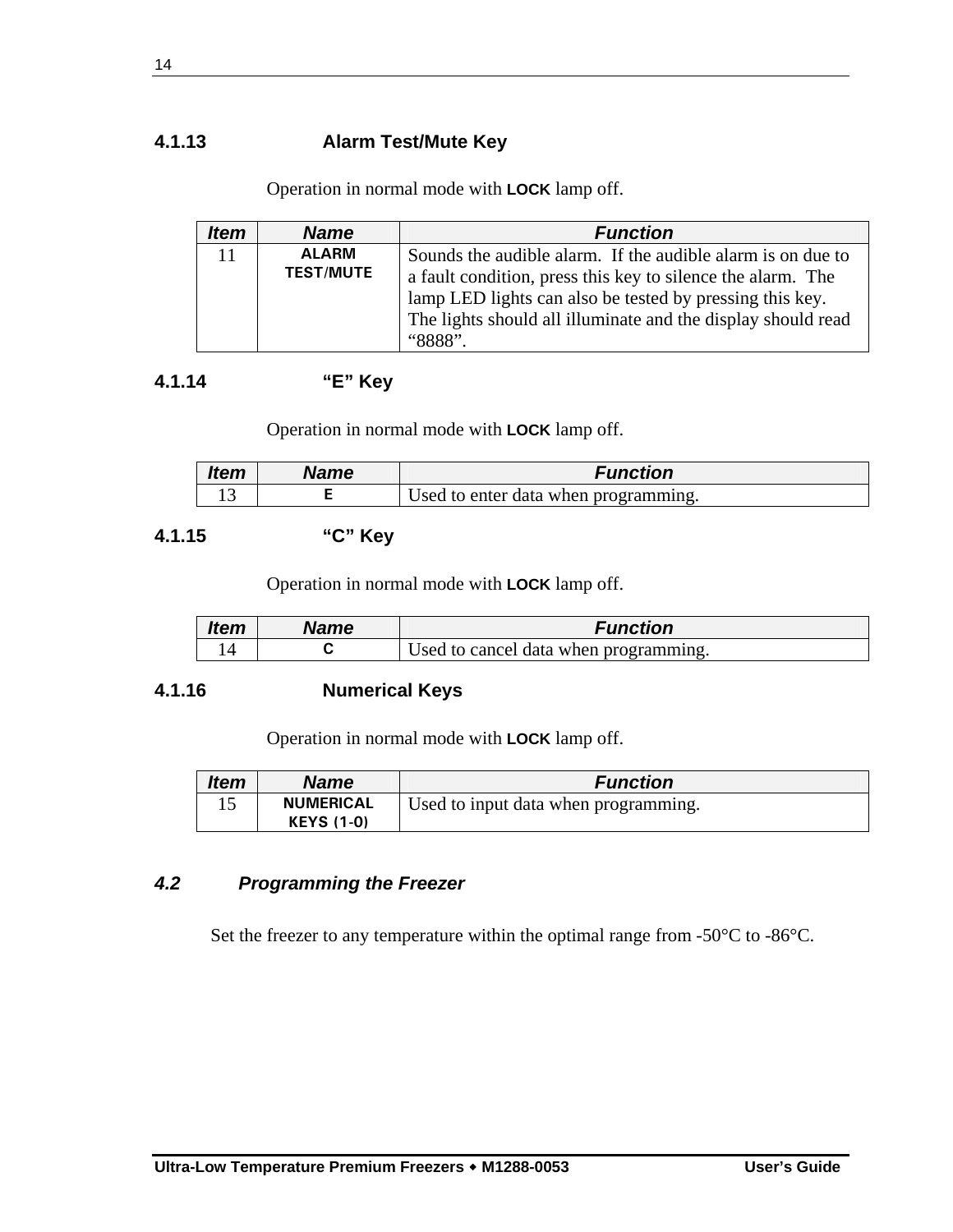## **4.2.1 Setting Operating Temperature**

To set the operating temperature for the freezer:

- 1. Press the **LOCK** key. The **LOCK** lamp will go on, indicating the system is unlocked and parameters can be changed.
- 2. Press the **SET TEMP** key; its indicator will flash and the display will indicate 0.
- 3. Using the numerical keys, enter a new temperature. The temperature selected will appear in the **TEMPERATURE** display.
- 4. If you make any input errors, use the **C** key to clear the display.
- 5. When the correct temperature is displayed, press the **E** key to enter the data. The **SET TEMP** lamp will go off.

## $\approx$  NOTF $\cdot$

#### **All temperature setpoints are automatically negative °C.**

#### **4.2.2 Setting High/Low Alarm Setpoints**

After you have set the operating temperature, and while the **LOCK** is still unlocked, select the **high setpoint** beyond which the temperature should not rise:

- 1. Press the **HIGH ALARM** key; its indicator will flash and the display will indicate 0.
- 2. Using the numerical keys, enter a new alarm setpoint temperature. The selected temperature will appear in the **TEMPERATURE** display.
- 3. If you make any input errors, use the **C** key to clear the display, then enter the correct value.
- 4. When the correct temperature is displayed, press the **E** (Enter) key to enter the data. The **HIGH ALARM** indicator will turn off.

Now select the **low setpoint** below which the temperature should not drop:

- 5. Press the **LOW ALARM** key; its indicator will flash and the display will indicate 0.
- 6. Using the numerical keys, enter a new alarm setpoint temperature. The selected temperature will appear in the **TEMPERATURE** display.
- 7. If you make any input errors, use the **C** key to clear the display, then enter the correct value.
- 8. When the correct temperature is displayed, press the **E** (Enter) key to enter the data. The **LOW ALARM** indicator will turn off.
- 9. With the operating temperature and high & low alarm temperatures set, press the **LOCK** key again. The **LOCK** lamp will go out and the freezer will return to normal mode.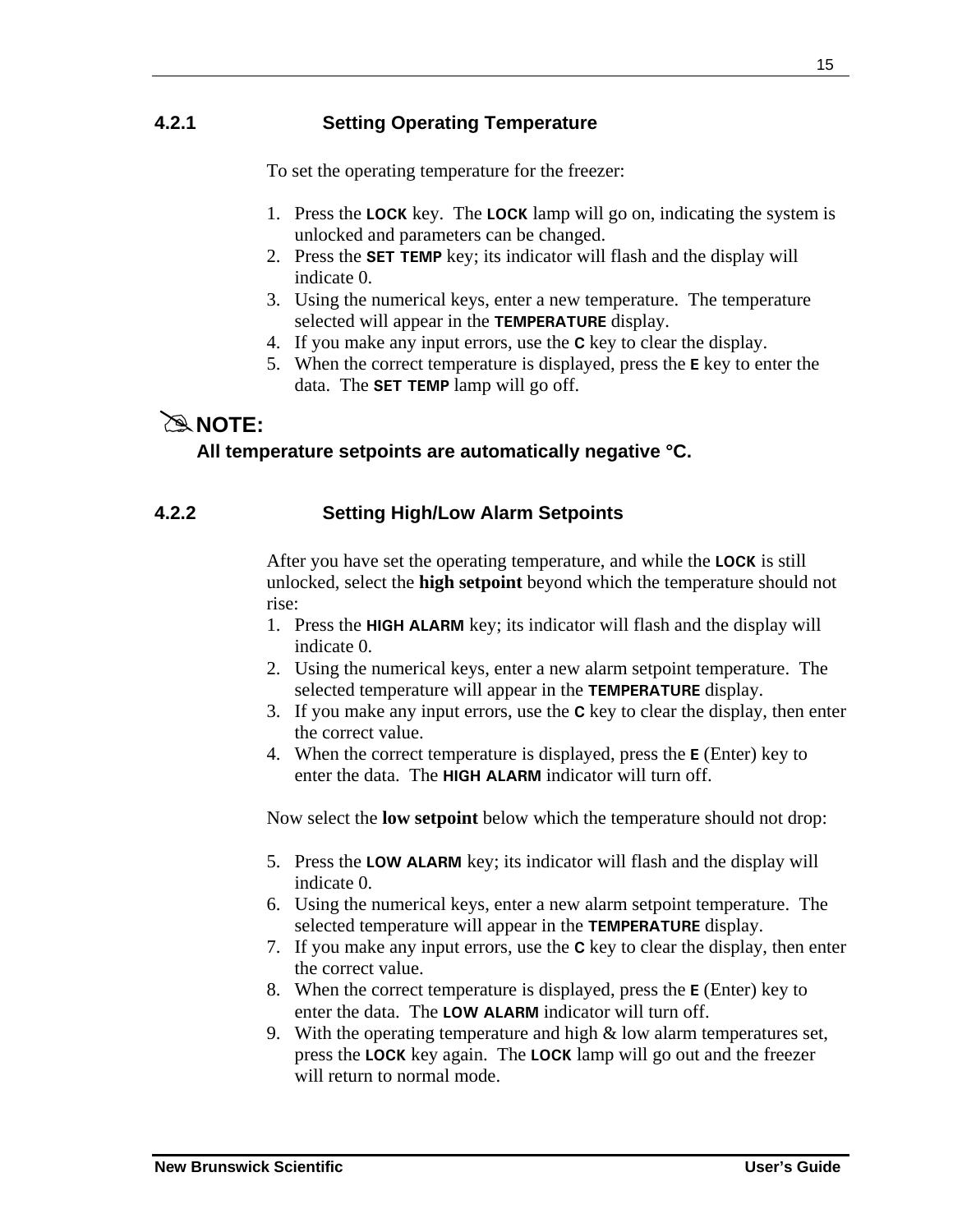When you press the **LOCK** key, if its light flashes, a lock code (*see Section 4.2.4 below*) has been entered. This is a security code, which means that the temperature settings cannot be changed if you do not know the lock code.

#### **4.2.3 Checking Temperature Settings**

To find out what operating temperature has been set for the freezer, press the **SET TEMP** key and read the display.

To find out what alarm setpoint has been set, press the **HIGH ALARM** key or the **LOW ALARM** key and read the display.

If you press the **SET TEMP**, **HIGH ALARM** or **LOW ALARM** key while the **LOCK** key lamp is flashing, the display will read **----** , which indicates that the freezer is locked.

## **4.2.4 Changing Lock Codes**

## *CAUTION!*

**If you enter a lock code when there is none, or if you replace an existing lock code with a new one, be sure to take careful note of the new code before you enter it.** 

**If the code is forgotten, you will need to call Customer Service to regain access to the programming mode of the freezer.** 

> The freezer is delivered unlocked. To change the code, the freezer must be unlocked. If a lock code has already been set (indicated by the **LOCK** lamp flashing when the **LOCK** key is pressed), that same code must be entered to unlock the freezer. When the freezer is unlocked, the **LOCK** lamp is on (not flashing).

Once the freezer is unlocked, follow these steps to set a new lock code:

- 1. Press the **CODE CHANGE** key. The lamp will flash and the display will go blank.
- 2. Using the numerical keys, enter the new four-digit number. Check it on the display.
- 3. Press the **C** key to cancel the entry if the display shows it to be incorrect, then enter the correct number.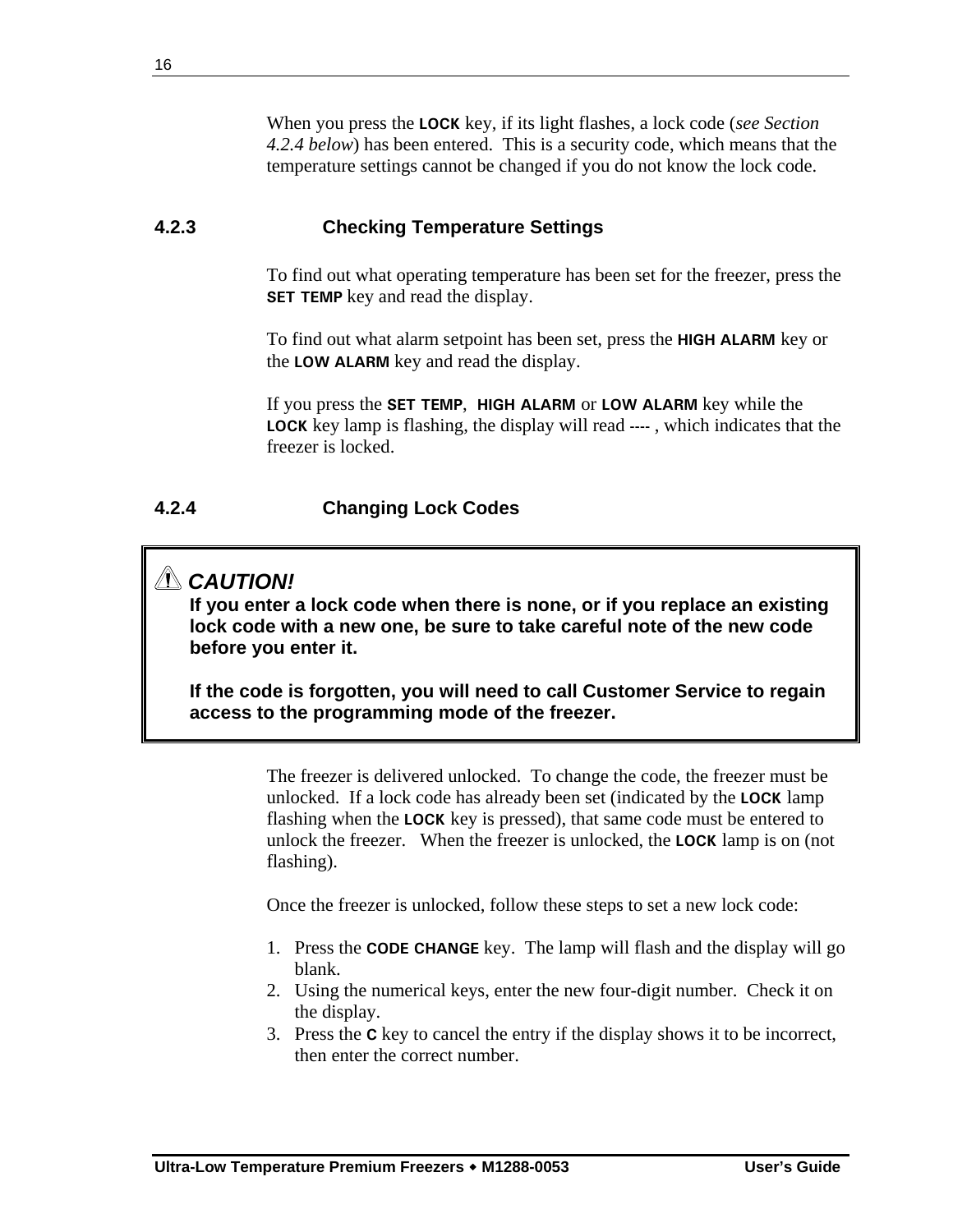- 4. When the number is correct, record the new number somewhere secure (where it will not be lost but where it will not be accessible to anyone unauthorized), then press the **E** (Enter) key. The **CODE CHANGE** indicator will turn off.
- 5. Press the **LOCK** key; its indicator will turn off.

The freezer now has a new lock code. If at any time you wish to change this code, as indicated above, you will have to enter this code to unlock the system before you can enter a new code.

Setting the lock code to 0000 disables the lock completely. With the 0000 code, you would need only press the **LOCK** key to reprogram the freezer.

## *4.3 Battery Backup Switch*

This is a rocker switch labeled **I/O** behind the locked front panel. In the **O** position, the battery is disconnected. This position should only be used while in transit, in storage, or to change the battery.

At all other times the switch should be kept in the **I** position for the battery to be charged, and for the alarm function to be available in the event of power failure. **(Failure to set the switch may result in impaired battery life, and the alarm will not trigger if the power fails.)**

With the battery switch on, during a power failure, the internal freezer temperature will be displayed at ten-second intervals, and the audio alarm will also sound. The audible alarm may be muted by pressing the **ALARM TEST/MUTE** key on the control panel, but will sound again after 30 minutes if the fault has not been corrected. Pressing the same button again will mute the alarm for an additional 30 minutes; the pattern will continue to repeat until the initial problem is corrected.

### *4.4 Alarm Monitoring Socket*

The freezers are provided with an alarm monitoring socket at the rear of the freezer and a matching plug for external monitoring purposes. This plug can be connected either to a central monitoring system or to a remote alarm via an auto-dialer. The configuration of the socket is shown in Figures 4  $\&$  5, as viewed from the rear of the freezer socket.

Within the freezer, the socket is connected to voltage-free contacts rated at 24 volts, 1 amp. In normal operation, with the power on, pin 1 is connected to pin 2 (N/C), and in the alarm condition, with power off, pin 1 is connected to pin 3.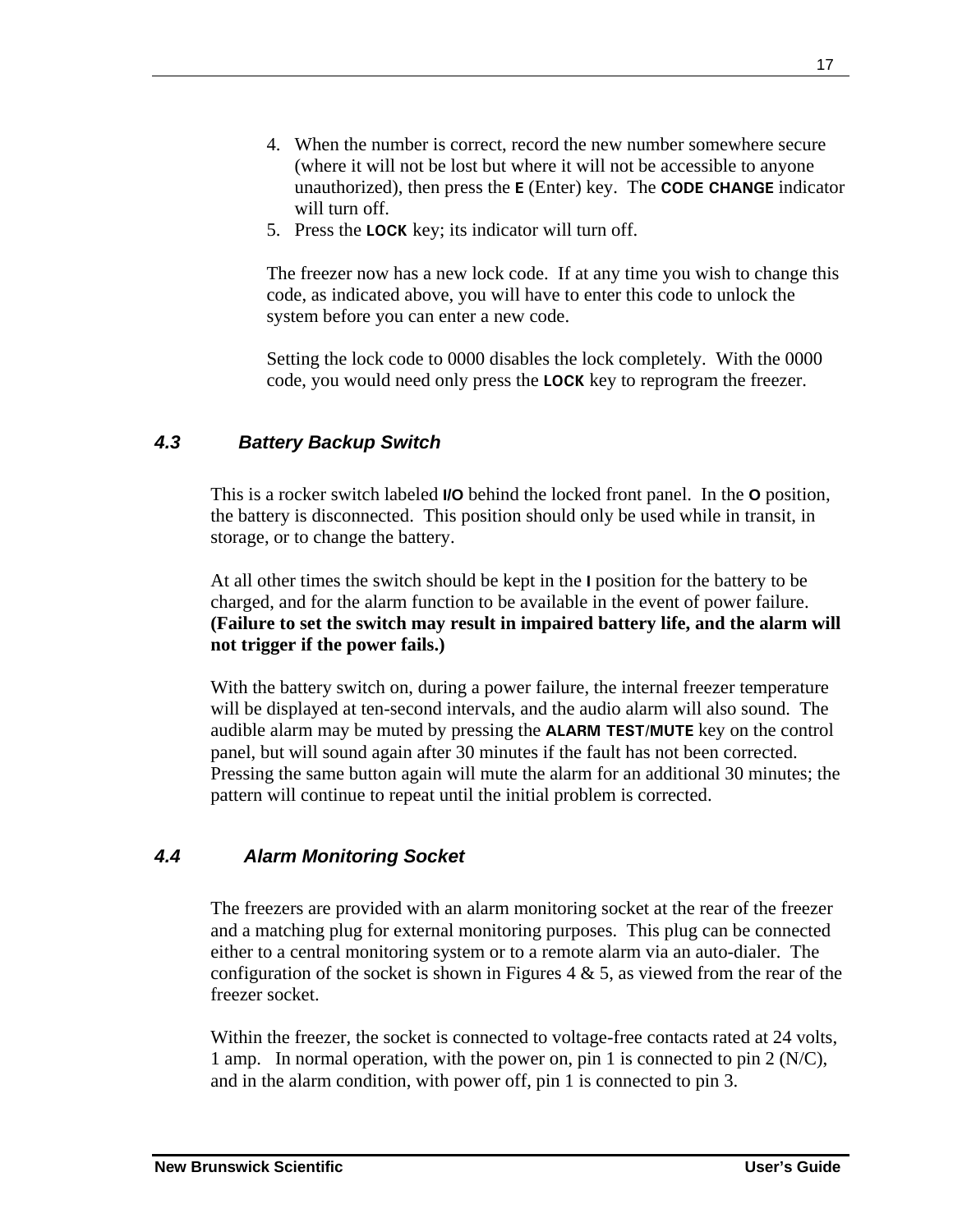## *CAUTION!*  **Hazardous voltages must not be connected to the remote alarm socket. Maximum rating is 24 volts, 1 amp.**

**Figure 4: Remote Alarm Socket —Chest Freezer** 



**Figure 5: Remote Alarm Socket—Upright Freezer** 



### *4.5 Removal & Reinstallation*

Should it be necessary to relocate the freezer at any time, care should be taken when moving it.

DO NOT tilt the freezer, and avoid giving the freezer any bumps or shocks as this can displace the hermetically sealed compressors from their suspension system.

# *CRUSH WARNING!*

**These freezers are very heavy. DO NOT attempt to lift any freezer by hand. Always have a trained operator use mechanical lifting equipment.**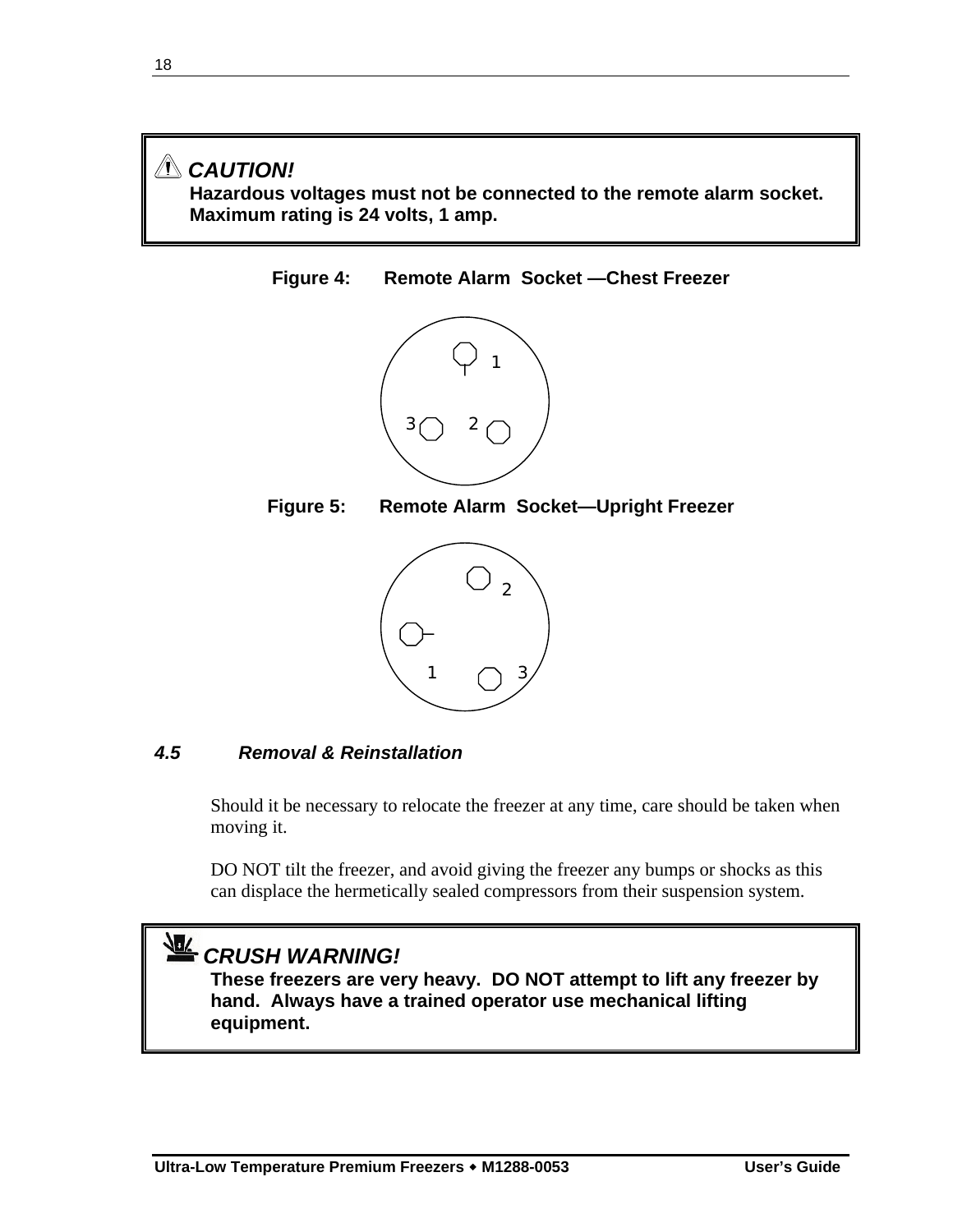## *WARNING!*

**Be sure to wear protective gloves at all times when handling glassware and/or ultra-low temperature items.** 

### **4.6.1 After a Power Failure**

Should the power supply be interrupted for any reason, the **POWER-FAIL** indicator lamp (Item  $\Im$  in Figure 3) will illuminate. In addition, the audible alarm will sound and the display will flash at approximately 10-second intervals.

When power is restored, both alarm and light will automatically be cancelled.

If power has been interrupted for only a short time, the internal temperature of the freezer will not have risen above the temperature setpoint (the user-set alarm threshhold), so normal operation will be resumed immediately.

If, however, the interruption was long enough for the internal temperature to rise above the temperature setpoint, the **TEMP-ALARM** indicator will illuminate. If the internal temperature does not fall below the temperature setpoint within 30 minutes after power was restored, the audible alarm will sound again. The **TEMP-ALARM** indicator will remain illuminated until the operator resets it by pressing the **ALARM TEST/MUTE** key.

### **4.6.2 Interior Warming**

If the lid or door is left open long enough for the internal temperature to rise above the temperature setpoint, the same effects will be observed as described in Section 4.6.1 above regarding power failure.

To minimize the risk of this happening, the lid or door should not be opened more frequently than is absolutely necessary, and then only for the shortest possible time.

The upright freezers are fitted with internal doors which latch shut, minimizing temperature rise when the outer door is opened.

Chest freezers are fitted with inner insulating lids to ensure efficient running of the freezer. These should remain fitted at all times when the freezer is running.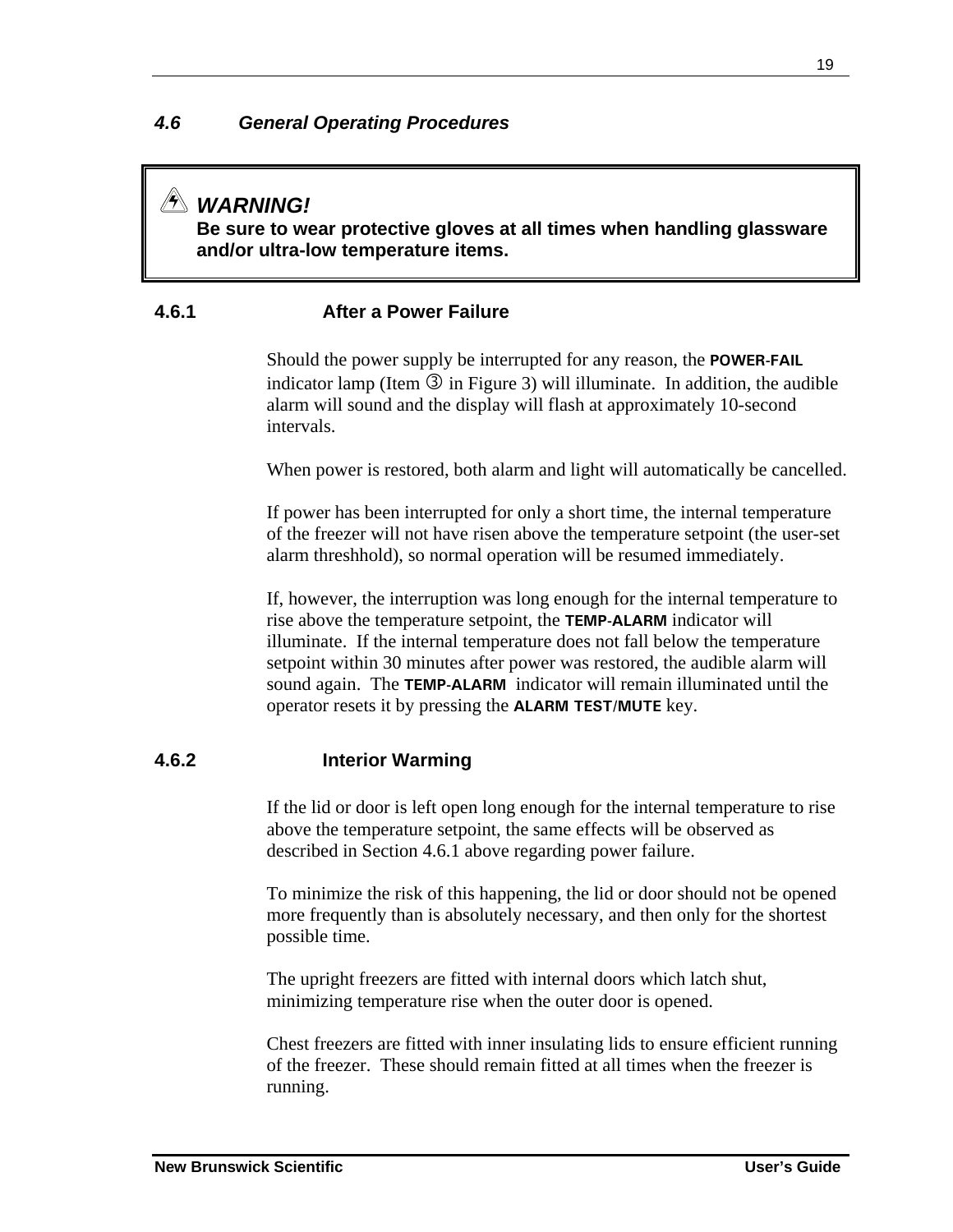## **4.6.3 Start-Up**

To start the freezer, connect the power cord and switch on the main circuit breaker. Set the battery switch (*see Figures 1 & 2*) to **I** (ON). After approximately one minute, the compressors will start to cool the freezer.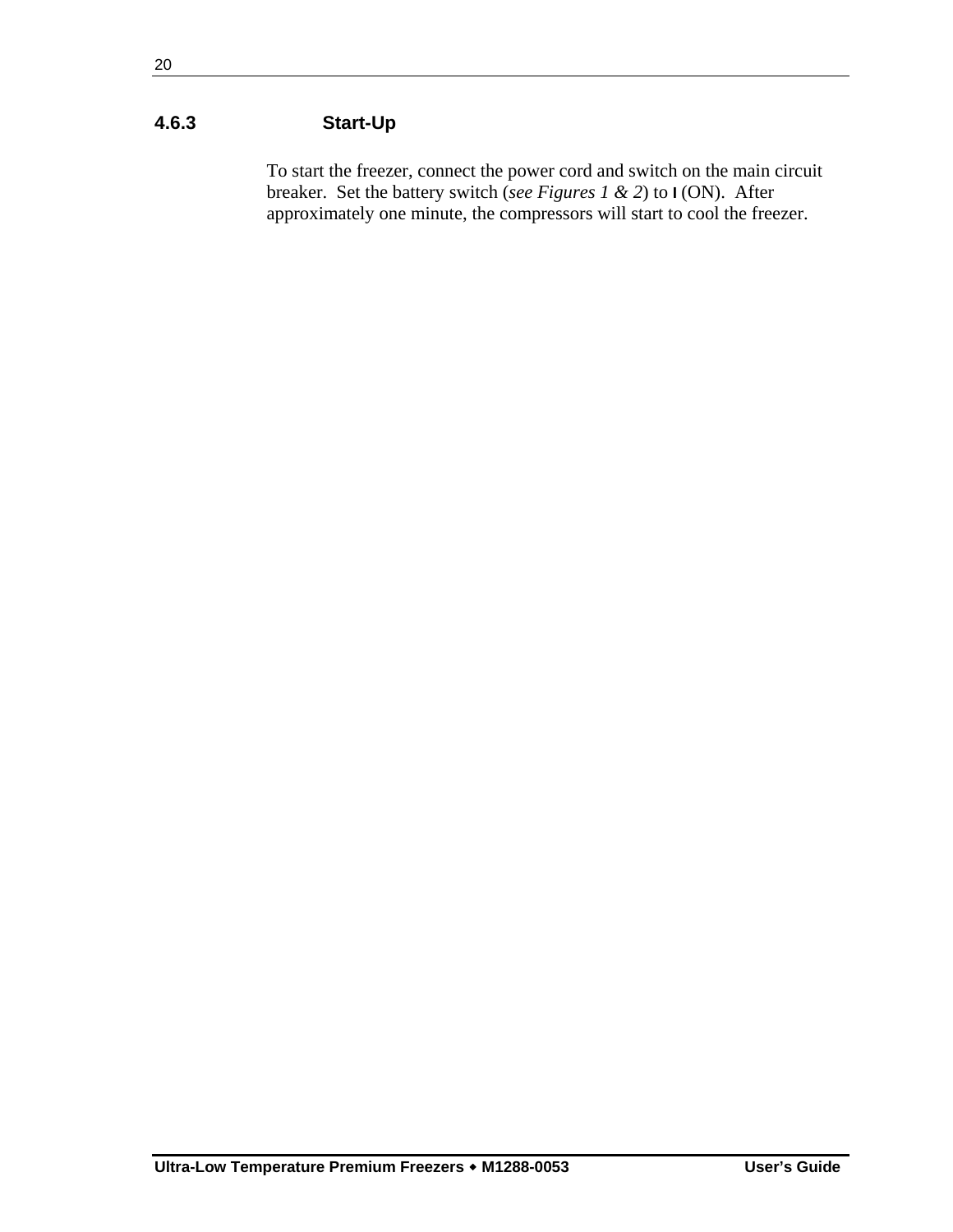# 5 MAINTENANCE

## *CAUTION!*

**Maintenance, adjustment and repair work should be carried out only by qualified & experienced personnel who have been authorized to undertake such work by New Brunswick Scientific or its authorized agents.** 

#### *5.1 Cleaning*

### **5.1.1 Painted Surfaces**

All exterior paint work and inner doors should be cleaned using a solution of mild detergent in water. **Do not use abrasive cleaners or solvents.** 

#### **5.1.2 Panels & Shelves**

The interior panels and shelves are made of stainless steel. They may be cleaned and sterilized.

### **5.1.3 Air Intake Grill & Filter**

The air intake grill must be cleaned regularly to keep it free from dust and debris. Under normal conditions, clean the grill once every three months. If the area around the freezer is very dusty or dirty, however, clean the grill more often. Brush the grill with a soft brush and, if a vacuum cleaner is available, vacuum the dust from the grill.

## *CAUTION!*

**Serious damage to the freezer may result if the air intake is allowed to become blocked. Check that there is no obstruction of the airflow to the freezer.** 

**The air intake filter must also be cleaned regularly. Remove the filter from behind the grill by turning the thumbscrews ¼ turn and opening grill downward. The filter should be washed in warm, soapy water and left to air dry before replacing.**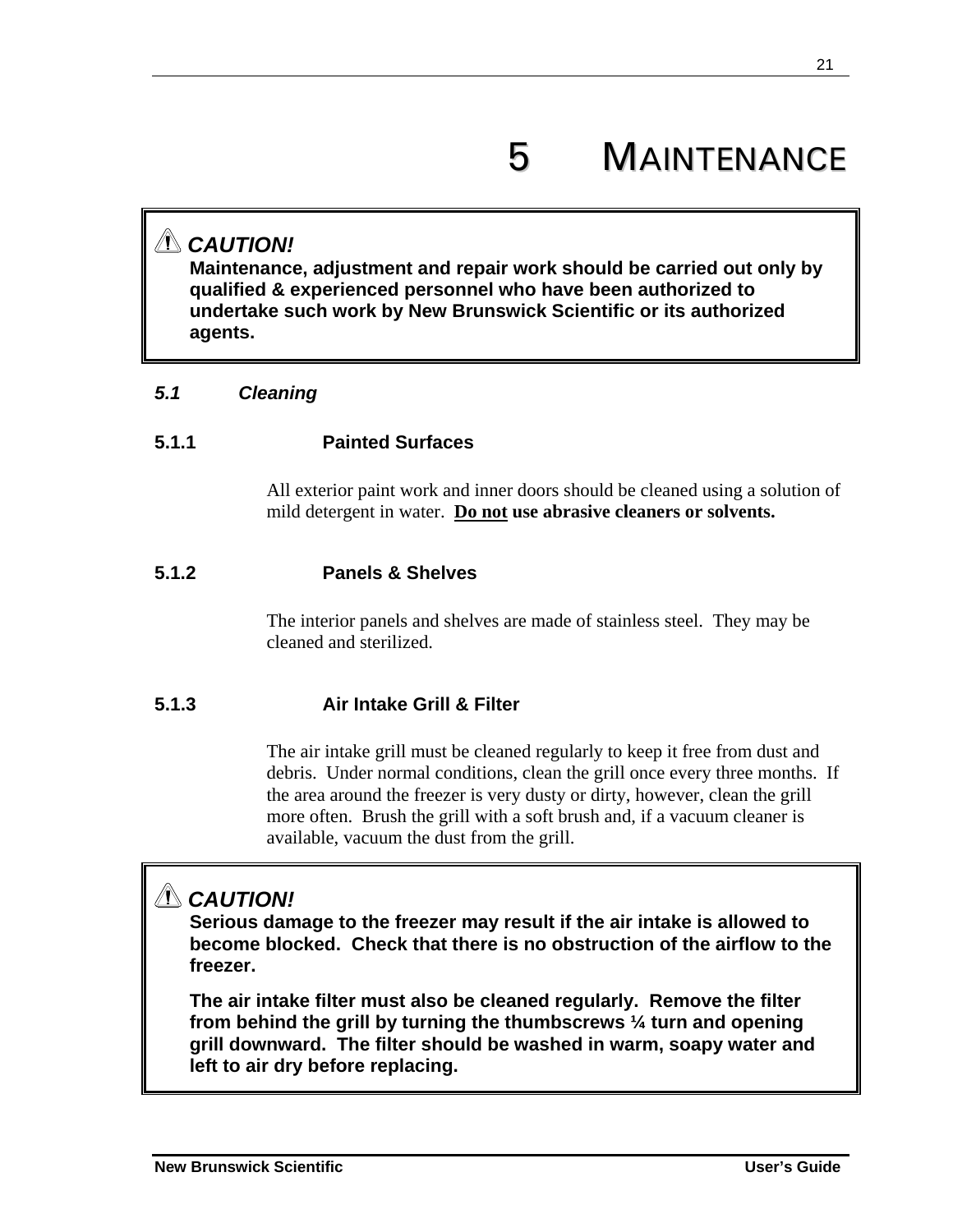#### **5.1.4 Vent Tube**

## #**NOTE:**

#### **There is an electrically-heated vent tube in the freezer which must not be allowed to become blocked or sealed off.**

Over a period of a few weeks, depending on how often the freezer is being used, a small mushroom of ice will form around the end of the vent tube. If the vent tube is allowed to become blocked, a vacuum will be created when the door is closed. It will not then be possible to open the door or lift the lid until the vacuum has leaked away through the seal, which can take up to two hours due to the high quality of the seals.

Check monthly that the vent tube is clear of ice. If necessary, remove ice by breaking it off with a gloved hand.

The vent tube is located (a) on the top of upright models and (b) in the compressor housing of chest models.

### **5.1.5 Door/Lid Seal**

Be sure to treat the door seal on the upright freezer and the lid seal on the chest freezer with great care. Avoid damaging this seal in any way as the freezer cannot operate properly with a defective seal.

Once each month, it is advisable to wipe both the seal and the surface against which it seals with a soft dry cloth.

#### **5.1.6 Lubrication**

Every 12 months, the outer door hinges and the handle mechanism should be lightly lubricated using general-purpose oil or spray grease.

#### *5.2 Defrosting*

After an extended period of operation, defrosting may become necessary:

- 1. De-activate the alarm by switching the battery (alarm) switch (located behind the lockable panel on the front of the freezer) to **O**.
- 2. Unplug the freezer from the electrical supply.
- 3. Leave the door or lid open.
- 4. Allow the accumulated ice to melt.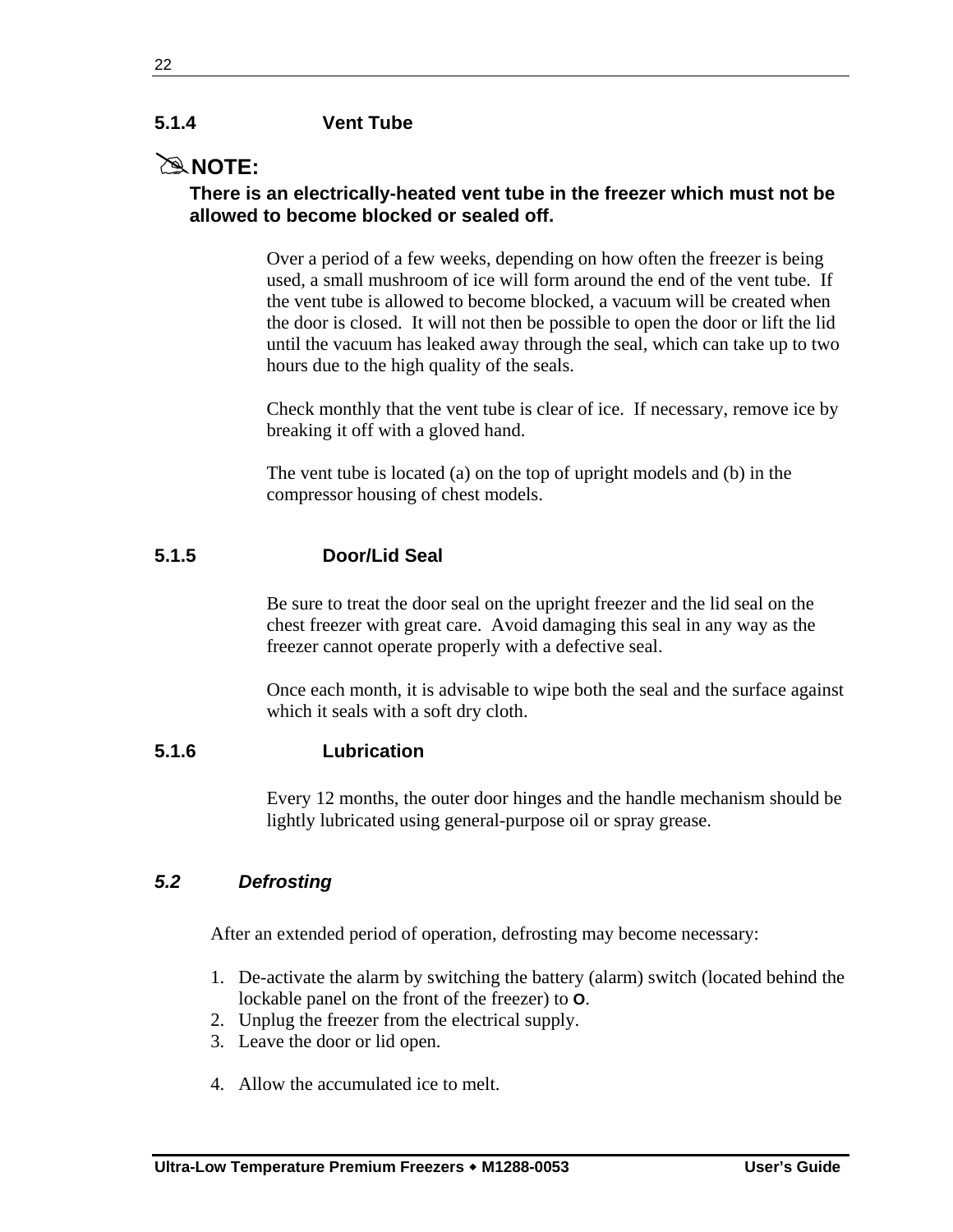## *CAUTION!* **Do not attempt to chip or scrape the ice with a sharp instrument. Allow the ice to melt naturally.**

- 5. Mop up the resulting water
- 6. Dry and decontaminate the interior of the freezer.
- 7. When defrosting is complete, reconnect the freezer to the electrical supply.
- 8. Turn the main power switch on (**I**) and re-activate the battery (alarm) switch.

#### *5.3 Electrical Components*

#### **5.3.1 Lamps**

Regularly check the indicator lamps by pressing the **ALARM TEST/MUTE** key. All of the indicator lamps should illuminate, and the display should read **8888**.

#### **5.3.2 Alarms**

Regularly check the alarm by pressing the **ALARM TEST/MUTE** key. The **TEMP** indicator should illuminate and the audible alarm should sound.

## *CAUTION!*

**There are no user controls behind any panels. The removal of any other part or panels from the freezer by anyone other than a qualified, authorized Service Engineer may invalidate the warranty.** 

#### **5.3.3 Battery Replacement**

The YUASA–NP6V 2.8Ah battery is mounted on the electrical panel. This is located (a) behind the right-hand base cover on the upright freezers, or (b) in the compressor housing on the chest freezers.

# *WARNING!*

**Use only a replacement battery of the correct type and part number. The battery must be fitted so the terminals correspond to the polarity labels on the electrical panel.**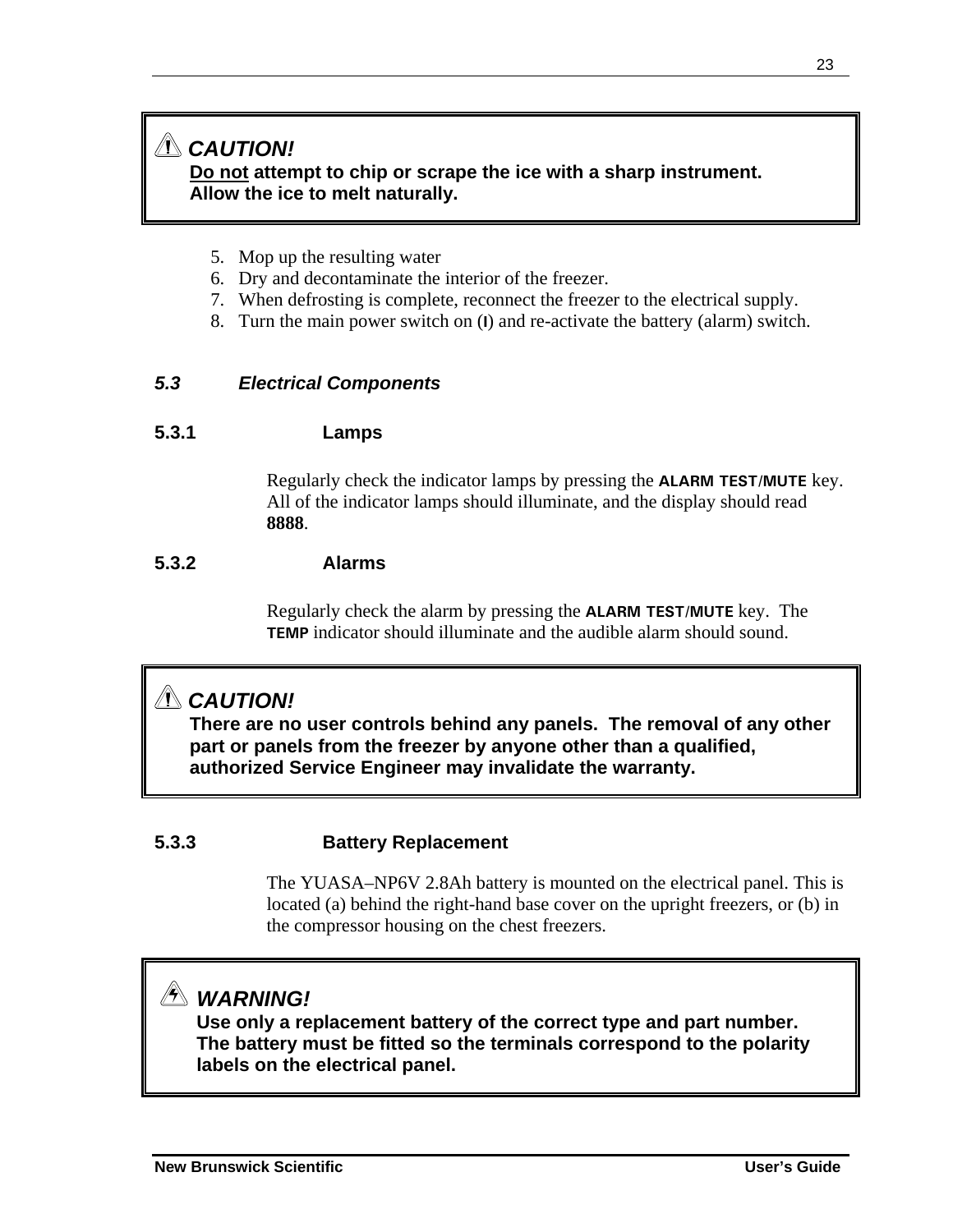To replace the battery, first switch off the power switch and disconnect the power supply. Remove the side cover and the battery clamp securing the battery to the electrical panel. Disconnect the battery terminals.

Be certain, when reconnecting the battery, to respect the correct polarity (red  $is + positive$  and black is – negative).

### **5.3.4 Fuses**

The following are the specifications for the fuses required by the freezers:

| Main Power Supply Plug   13A Bussmann 1 x ¼" |                                                  |
|----------------------------------------------|--------------------------------------------------|
| (UK only)                                    |                                                  |
| †Control Panel                               | FS1 - 800mA 20x5mm Quick Acting (F) 250V Ceramic |
|                                              | FS2 - 1A 20x5mm Anti-Surge (T) 250V Ceramic      |
| $\text{tPCB}$ A1201                          | FS1 - 2A 20x5mm Quick Acting (F) 250V            |

† These fuses must be replaced by an NBS-approved service engineer.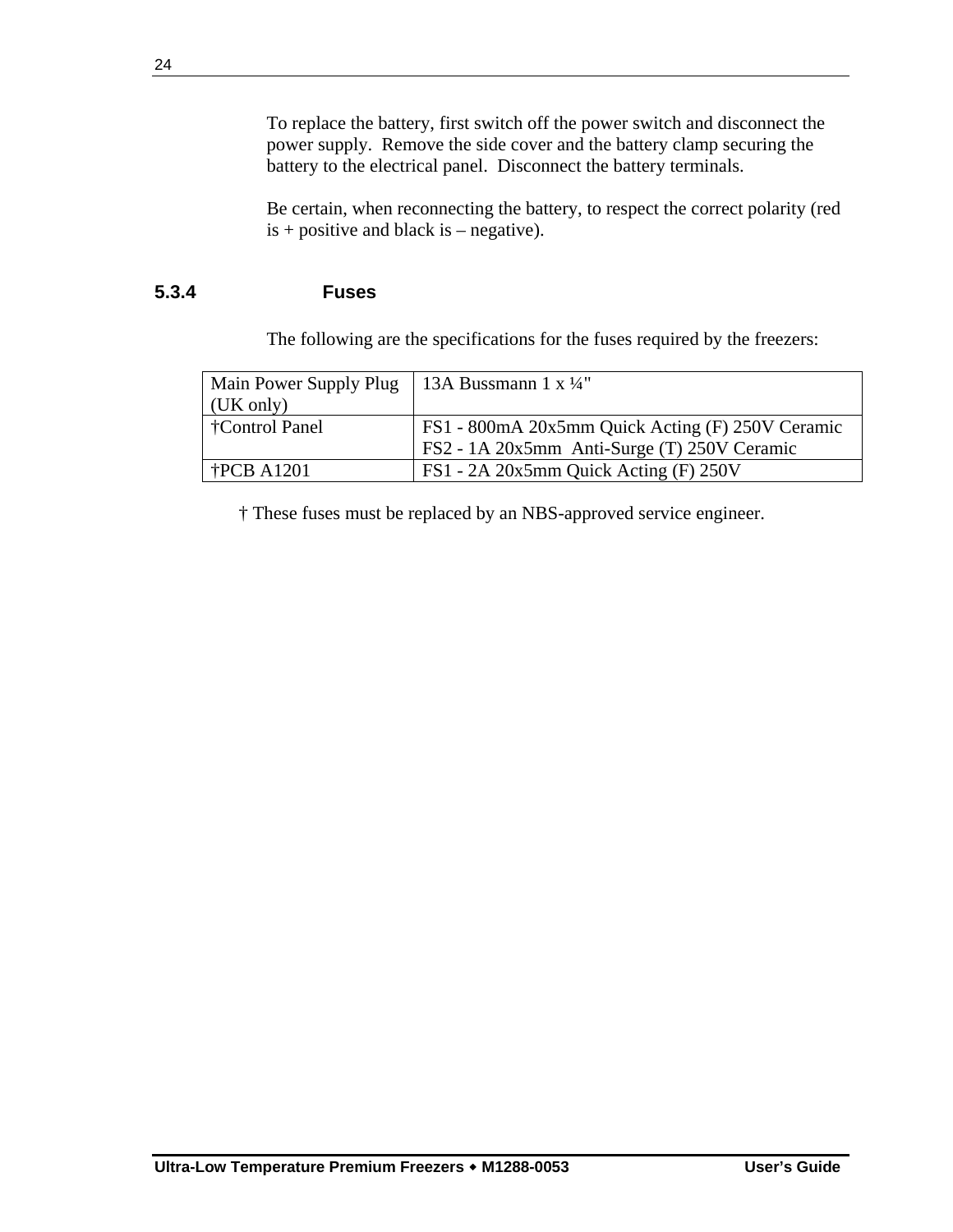# 6 TROUBLESHOOTING

If you are experiencing a problem with your freezer, check the following troubleshooting guide before you contact your NBS authorized Service technician.

#### *6.1 Error Codes*

Your electronically-controlled NBS freezer incorporates the unique Systems Monitoring And Reporting Technology (S.M.A.R.T. Plus™) self-diagnostic software to diagnose faults in its electronic systems, its probes and/or its refrigeration system.

This table interprets error codes that may appear in the control panel display:

| <b>Error Code</b> | <b>Possible Solution/Explanation</b>                                  |
|-------------------|-----------------------------------------------------------------------|
| $E-01$            | PT100 Probe 1 failure. Probe, located inside freezer, indicates       |
|                   | cabinet temperature.                                                  |
|                   | Call NBS Service department.                                          |
| $E-02$            | Probe 2 failure. Monitors cascade condenser.                          |
|                   | Call NBS Service department.                                          |
| $E-03$            | Probe 3 failure. Monitors air-cooled condenser.                       |
|                   | Call NBS Service department.                                          |
| $E-04$            | Air-cooled condenser temperature too high:                            |
|                   | (1) Filter may be blocked. Clean filter according to the instructions |
|                   | in Section 5.1.3.                                                     |
|                   | (2) Ambient temperature may be too high. Cool the room.               |
|                   | If alarm continues,                                                   |
|                   | (3) Fan may have failed. Call NBS Service department.                 |

#### *6.2 Other Symptoms*

| <b>Symptom</b>        | <b>Possible Solution/Explanation</b>                                 |
|-----------------------|----------------------------------------------------------------------|
| Door won't open       | (1) Check to see if handle is locked; unlock with key.               |
|                       | (2) Check to see that air vent is clear of ice.                      |
|                       | If door still won't open,                                            |
|                       | (3) Call NBS Service department.                                     |
| FILTER-CLEAN light on | (1) Clean the filter according to the instructions in Section 5.1.3. |
|                       | If the light remains on,                                             |
|                       | (2) Call your NBS service department.                                |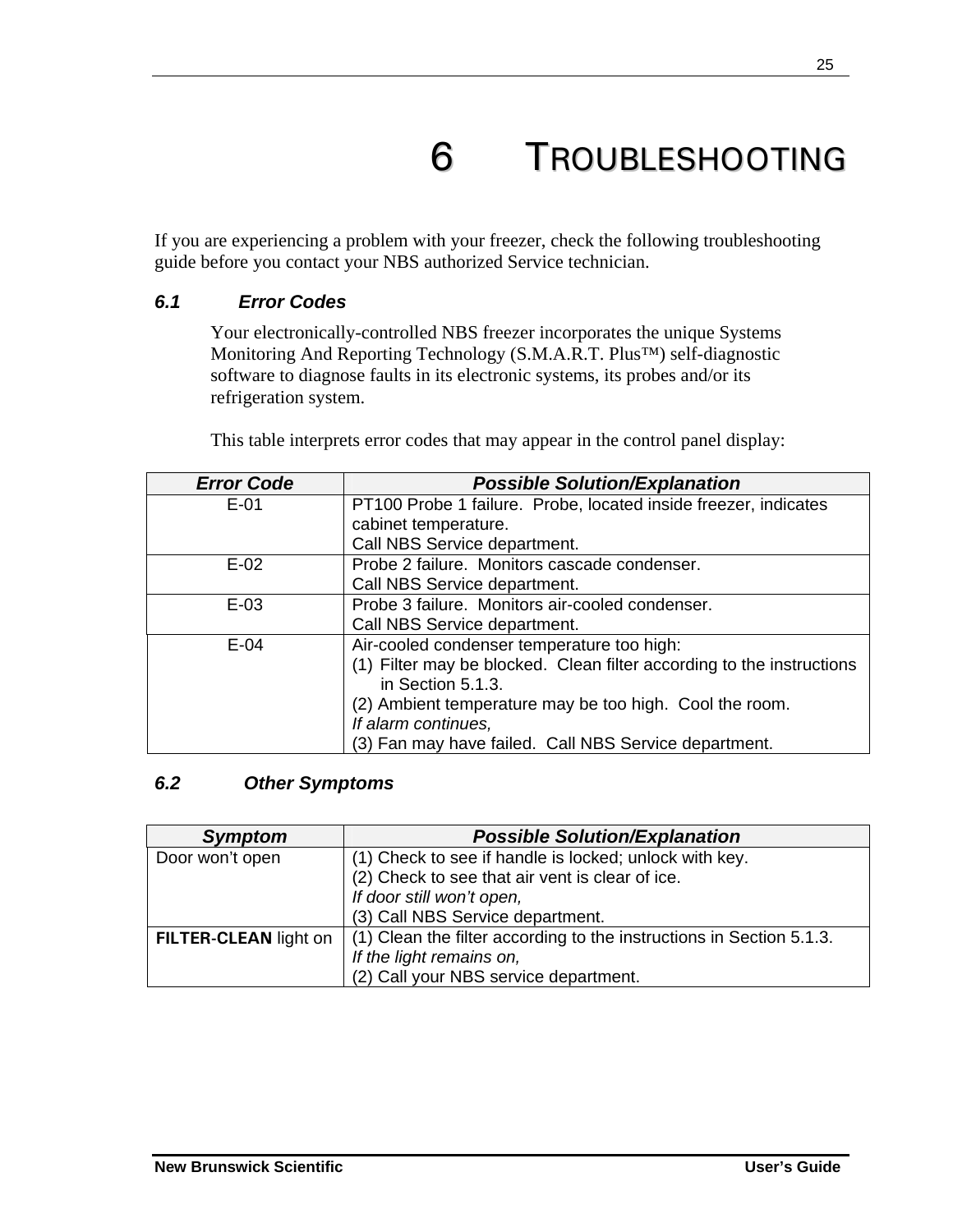# 7 ACCESSORIES & SPARE PARTS

#### *7.1 Accessories*

A number of accessories are available for the New Brunswick Scientific range of ultra-low temperature freezers. Contact your local NBS representative or distributor for details.

#### **7.1.1 CO2 & LN2 Back-Up Systems**

These systems are available to temporarily protect the contents of the freezer against the consequences of freezer or power failure. In an emergency, the system can be attached to the freezer to inject either carbon dioxide or liquid nitrogen from a storage bottle. Carbon dioxide back-up systems will maintain temperatures between -40°C and -70°C (subject to environmental conditions) for a period of up to 48 hours, during which time the freezer can be repaired. Liquid nitrogen back-up systems will maintain the freezer temperature at -86°C.

 $CO<sub>2</sub>$  and  $LN<sub>2</sub>$  back up systems can be retrofitted by the user. Contact your local NBS distributor for options available. Instructions are included in the kit.

#### **7.1.2 Racking Systems**

A very comprehensive set of aluminum racks is available. These are designed to accommodate various sizes of boxes neatly, while giving maximum packing density in the freezer. Custom-made racking is also available upon request.

#### **7.1.3 Chart Recorder**

A chart recorder is available to provide a continuous record of the temperature inside the freezer over a period of seven days. The record is presented on a circular chart.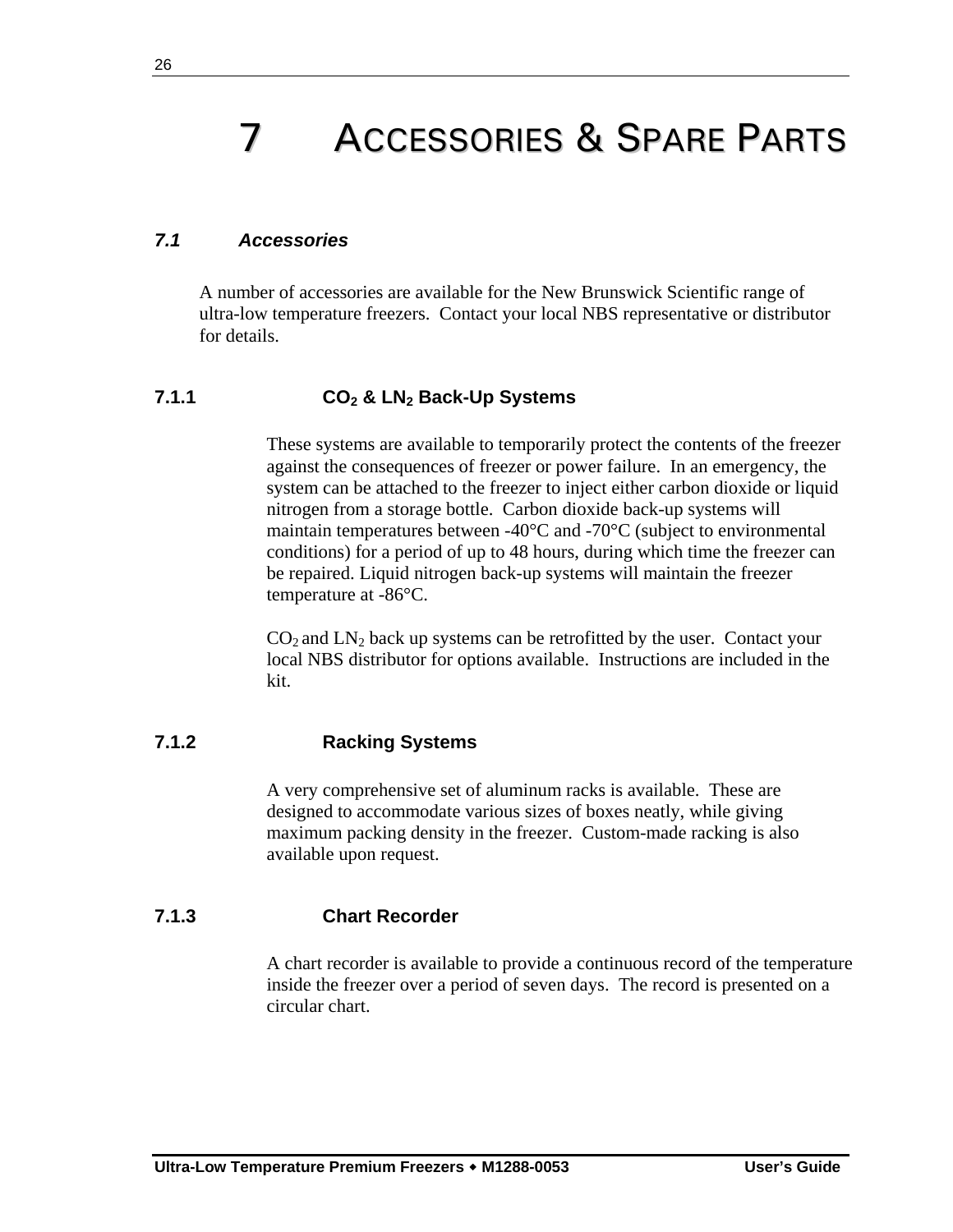The following items are available for all freezer models:

| <b>Description</b>          | <b>Quantity</b> | <b>Part Number</b> |
|-----------------------------|-----------------|--------------------|
| <b>Chart Recorder Kit</b>   |                 | K0440-0355         |
| <b>Chart Recorder Paper</b> | 100             | K0540-0025         |
| <b>Chart Recorder Pens</b>  |                 | K0660-0051         |

#### **7.1.4 RTMS Software/RS-485 Computer Interface**

This allows up to 30 individual freezers to be remotely temperaturecontrolled and monitored. The computer interface comes complete with datalogging and control software.

### *7.2 Spare Parts*

## $\cong$  **NOTE:**

#### **Only NBS-approved engineers may service these Ultra-Low Temperature Freezers.**

| <b>Description</b>                                 | Part No.   | <b>Freezer Model(s)</b> |
|----------------------------------------------------|------------|-------------------------|
| Battery 6V, 2.8 Ah                                 | K0480-0170 | All                     |
| Fuse 1A ceramic, pack of 5                         | K0380-0565 | All                     |
| Fuse 800mA, pack of 5                              | K0380-0560 | All                     |
| Fuse 2A T 250v (Control PCB), pack of 5            | P0625-1240 | All                     |
| Fuse 1x1/4" 13A (UK only), pack of 5               | K0380-0570 | All (UK only)           |
| Key Only for Power Switch Locking Plate            | P0625-0111 | All                     |
| Key Only for Black Plastic Door Handle             | P0625-0640 | Upright models          |
| Key & Lock for Black Plastic Door Handle           | P0625-0113 | Upright models          |
| Key Only, Chest Lid Handle                         | P0625-0110 | Chest models            |
| <b>Power Switch Plate Lock</b>                     | K0160-0082 | All                     |
| Power Switch Locking Plate Assembly                | P0625-0170 | All                     |
| Power Cord, 230V 50 Hz UK                          | P0625-0357 | All                     |
| Power Cord, 230V 50 Hz, European Schuko            | P0625-0356 | All                     |
| Power Cord, 115V 60 Hz                             | P0625-0354 | All                     |
| Power Cord, 208/220V 60 Hz                         | P0625-0358 | All                     |
| Lock & Key Chest Handle                            | K0220-0425 | Chest models            |
| <b>Chest Handle Replacement Kit</b>                | K0160-0135 | <b>Chest models</b>     |
| <b>Black Plastic Molded Handle Replacement Kit</b> | K0220-0431 | Upright models          |
| Black Plastic Molded Handle (handle only)          | K0220-0432 | Upright models          |
| Door Latch Assembly (replacement)                  | K0160-0067 | Upright models          |
| Air Filter, Uprights (replacement)                 | K0200-0511 | Upright models          |
| Air Filter, Chest (replacement)                    | K0200-0516 | Chest models            |

#### **...continued...**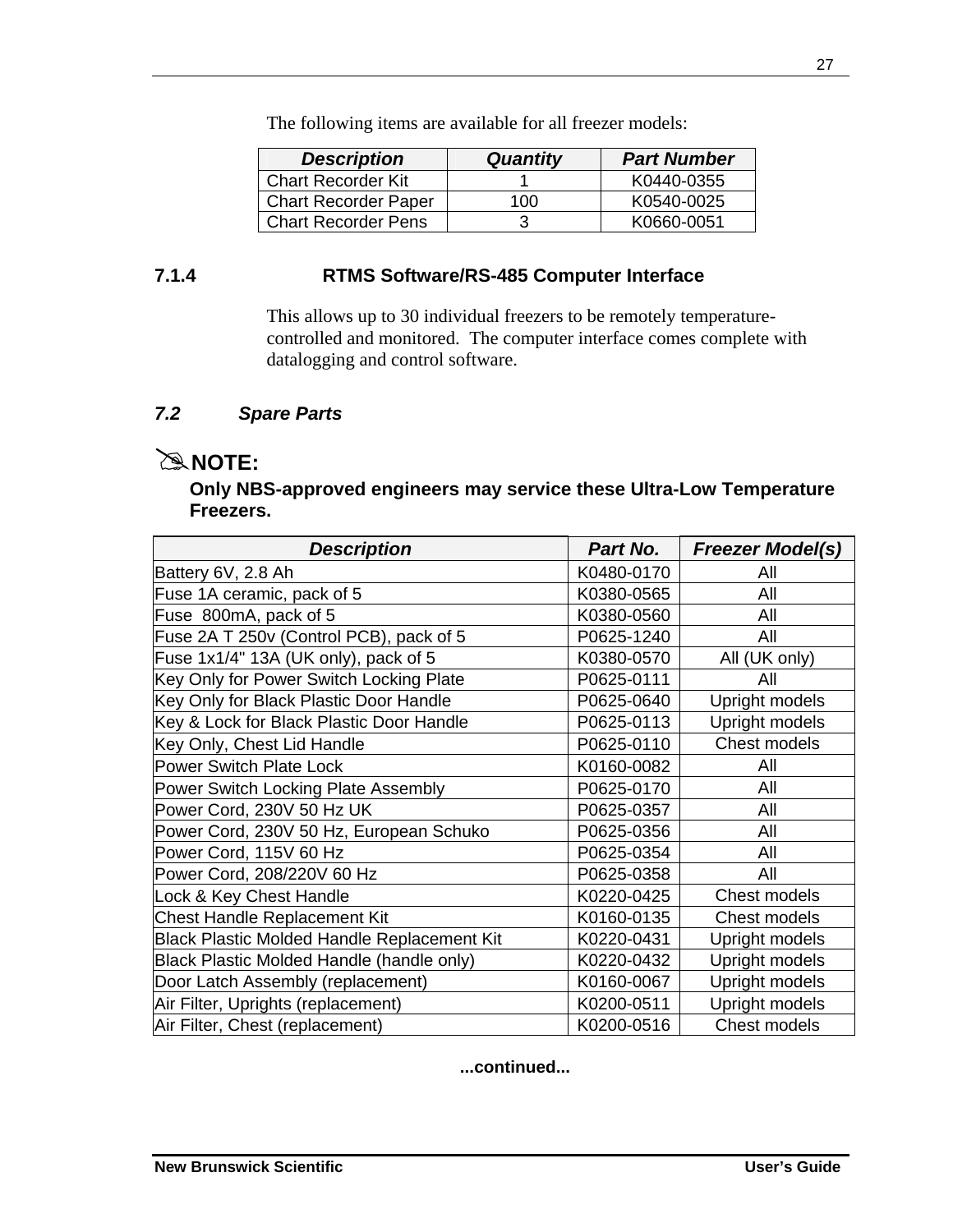| <b>Description</b>                                   | Part No.   | <b>Freezer Model(s)</b> |
|------------------------------------------------------|------------|-------------------------|
| Air Filter Grill, Upright                            | K0200-0510 | Upright models          |
| Air Filter Grill, Chest                              | K0200-0515 | Chest models            |
| Inner Lid, C340                                      | K0280-1041 | C340                    |
| Inner Lid, C660                                      | K0280-1043 | C660                    |
| Inner Shelf, U410 with Mounting Clips x 4            | K0280-1031 | U410                    |
| Inner Shelf, U570 with Mounting Clips x 4            | K0280-1030 | U570                    |
| Shelf Clips, stainless steel, pack of 4              | K0280-0550 | Upright models          |
| Inner Door Assembly, U410                            | K0280-1051 | U410                    |
| Inner Door Assembly, U570                            | K0280-1000 | U570                    |
| Inner Door Latch Spring Clip, pack of 5              | K0260-0720 | Upright models          |
| Hole Plug, Upright Door Handle, 28.5mm, pack of 2    | P0625-0150 | Upright models          |
| Hole Plug, Upright Door Handle Lock, 19mm, pack of 2 | P0625-0151 | Upright models          |
| Alarm Connector Plug                                 | K0380-0451 | All                     |
| White Plastic Bung, $CO2/CN2$ Ports, pack of 2       | P0625-0140 | All                     |
| <b>Swivel Castor</b>                                 | K0160-0730 | All                     |
| <b>Locking Swivel Castor</b>                         | P0625-0160 | All                     |

For additional information on spare parts, please call your local NBS equipment supplier.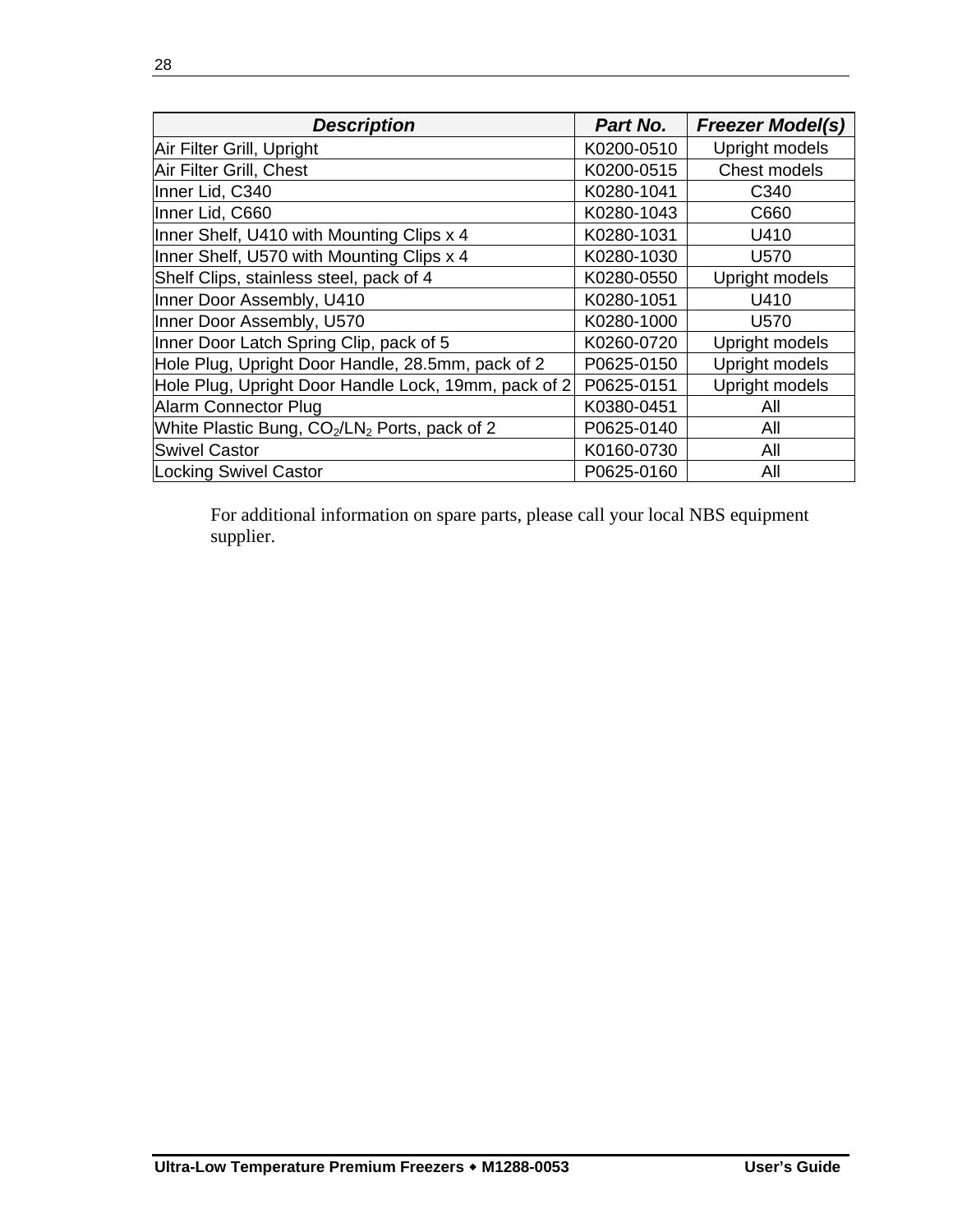# 8 SPECIFICATIONS

## *8.1 Upright Freezers*

| <b>Model No.</b>                    |            | <b>U410</b>                                                                   | <b>U570</b>                |  |
|-------------------------------------|------------|-------------------------------------------------------------------------------|----------------------------|--|
|                                     |            |                                                                               |                            |  |
| Part No.                            |            | U9260-0000, -0002, -0001                                                      | U9270-0000, -0002, -0001   |  |
| <b>Internal Dimensions:</b>         |            | 1265 x 550 x 575 mm                                                           | 1265 x 765 x 575 mm        |  |
| <b>Height x Width x Depth</b>       |            | 49.8 x 21.6 x 22.6 inches                                                     | 49.8 x 30.1 x 22.6 inches  |  |
| <b>External Dimensions:</b>         |            | 1915 x 800 x 852 mm                                                           | 1925 x 1025 x 852 mm       |  |
| <b>Height x Width x Depth</b>       |            | 75.3 x 31.5 x 33.5 inches                                                     | 75.8 x 40.3 x 33.5 inches  |  |
| <b>Capacity</b>                     |            | 410 Liters                                                                    | 570 Liters                 |  |
|                                     |            | 14.5 cubic feet                                                               | 20.0 cubic feet            |  |
| <b>Net Weight</b>                   |            | 235 Kg                                                                        | 265 Kg                     |  |
|                                     |            | 518 lb                                                                        | 584 lb                     |  |
| Lock                                |            | Supplied as standard                                                          |                            |  |
| <b>No. Compartments</b>             |            | 5                                                                             | 5                          |  |
| <b>Interior</b>                     |            | Stainless steel grade 304L                                                    |                            |  |
| <b>Alarms</b>                       |            | Hi/Low temperature, power fail, battery low, filter clean, fault              |                            |  |
| <b>Insulation Material</b>          |            | Urethane Foam                                                                 |                            |  |
| <b>Refrigerants</b>                 |            | High Stage Refrigerant: R404A / Low Stage Refrigerant: R508B                  |                            |  |
| Remote alarm port                   |            | Standard                                                                      | Standard                   |  |
| RS-485 interface                    |            | Optional<br>Optional                                                          |                            |  |
| *Power Consumption:                 |            |                                                                               |                            |  |
| 115V electrical supply<br>$\bullet$ |            | 540 Watts                                                                     | 590 Watts                  |  |
| 220V electrical supply<br>$\bullet$ |            | 540 Watts                                                                     | 590 Watts                  |  |
| 240V electrical supply<br>$\bullet$ |            | 525 Watts                                                                     | 565 Watts                  |  |
| <b>Power Source</b>                 |            | 100-120V 60Hz single phase                                                    | 100-120V 60Hz single phase |  |
|                                     |            | 208-230V 60Hz single phase                                                    | 208-230V 60Hz single phase |  |
|                                     |            | 220-240V 50Hz single phase                                                    | 220-240V 50Hz single phase |  |
| <b>Current Rating</b>               | <b>USA</b> | 115V 16.5 amps                                                                | 115V 16.5 amps             |  |
|                                     | <b>USA</b> | 220V 8 amps                                                                   | 220V 9 amps                |  |
|                                     | <b>EU</b>  | $230V$ 5 amps                                                                 | $230V$ 6 amps              |  |
| <b>Performance</b>                  |            | -50°C to -86°C at +32°C maximum ambient operating temperature                 |                            |  |
| <b>Operating Environment</b>        |            | All freezers are designed for:                                                |                            |  |
|                                     |            | Indoor use<br>$\bullet$                                                       |                            |  |
|                                     |            | Altitude up to 2000m<br>$\bullet$                                             |                            |  |
|                                     |            | Ambient temperature range 5°C to 32°C<br>$\bullet$                            |                            |  |
|                                     |            | Maximum relative humidity 80% for temperatures up to 32°C<br>$\bullet$        |                            |  |
|                                     |            | Power supply voltage fluctuations not to exceed $\pm$ 10% of the<br>$\bullet$ |                            |  |
|                                     |            | nominal voltage                                                               |                            |  |
|                                     |            | Installation category II<br>$\bullet$                                         |                            |  |
|                                     |            | Pollution degree 2<br>$\bullet$                                               |                            |  |

\*Freezer set to –80°C, ambient 20-25°C at rated electrical supply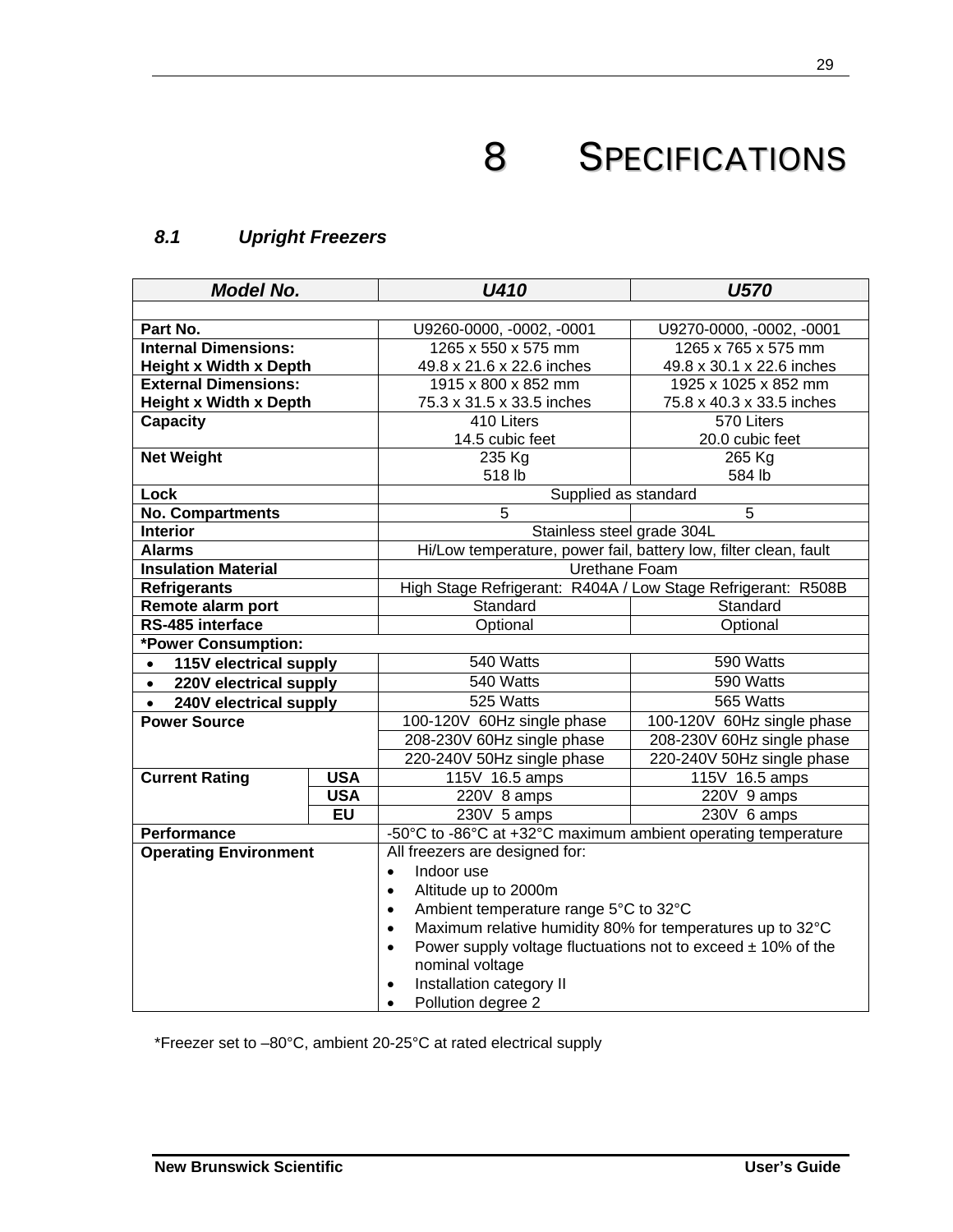## *8.2 Chest Freezers*

| <b>Model No.</b>                    |            | C340                                                                          | C660                       |  |
|-------------------------------------|------------|-------------------------------------------------------------------------------|----------------------------|--|
|                                     |            |                                                                               |                            |  |
| Part No.                            |            | U9230-0000, -0001                                                             | U9250-0002, -0001          |  |
| <b>Internal Dimensions:</b>         |            | 760 x 760 x 590 mm                                                            | 760 x 1470 x 590 mm        |  |
| <b>Height x Width x Depth</b>       |            | 30 x 30 x 23.2 inches                                                         | 30 x 57.8 x 23.2 inches    |  |
| <b>External Dimensions:</b>         |            | 1075 x 1340 x 840 mm                                                          | 1075 x 2050 x 840 mm       |  |
| <b>Height x Width x Depth</b>       |            | 42.3 x 52.7 x 33 inches                                                       | 42.3 x 80.7 x 33 inches    |  |
| <b>Capacity</b>                     |            | 340 Liters                                                                    | 660 Liters                 |  |
|                                     |            | 12.0 cubic feet.                                                              | 23.3 cubic feet            |  |
| <b>Net Weight</b>                   |            | 205 Kg                                                                        | 280 Kg                     |  |
|                                     |            | 441 lb                                                                        | 617 lb                     |  |
| Lock                                |            | <b>Supplied as standard</b>                                                   |                            |  |
| <b>No. Compartments</b>             |            | N/A                                                                           | N/A                        |  |
| <b>Interior</b>                     |            | Stainless steel grade 304L                                                    |                            |  |
| <b>Alarms</b>                       |            | Hi/Low temperature, power fail, battery low, filter clean, fault              |                            |  |
| <b>Insulation Material</b>          |            | Urethane Foam                                                                 |                            |  |
| <b>Refrigerants</b>                 |            | High Stage Refrigerant: R404A / Low Stage Refrigerant: R508B                  |                            |  |
| Remote alarm port                   |            | Standard<br>Standard                                                          |                            |  |
| RS-485 interface                    |            | Optional<br>Optional                                                          |                            |  |
| *Power Consumption:                 |            |                                                                               |                            |  |
| 115V electrical supply<br>$\bullet$ |            | 430 Watts                                                                     | N/A                        |  |
| 220V electrical supply<br>$\bullet$ |            | N/A                                                                           | 625 Watts                  |  |
| 240V electrical supply<br>$\bullet$ |            | 420 Watts                                                                     | 595 Watts                  |  |
| <b>Power Source</b>                 |            | 100-120V 60Hz single phase                                                    | N/A                        |  |
|                                     |            | N/A                                                                           | 208-230V 60Hz single phase |  |
|                                     |            | 220-240V 50Hz single phase                                                    | 220-240V 50Hz single phase |  |
| <b>Current Rating</b>               | <b>USA</b> | 115V 16.5 amps                                                                | N/A                        |  |
|                                     | <b>USA</b> | N/A                                                                           | 220V 8amps                 |  |
|                                     | <b>EU</b>  | 230V 4.5 amps                                                                 | 230V 6 amps                |  |
| <b>Performance</b>                  |            | -50°C to -86°C at +32°C maximum ambient operating temperature                 |                            |  |
| <b>Operating Environment</b>        |            | All freezers are designed for:                                                |                            |  |
|                                     |            | Indoor use<br>$\bullet$                                                       |                            |  |
|                                     |            | Altitude up to 2000m<br>$\bullet$                                             |                            |  |
|                                     |            | Temperature range 5°C to 32°C<br>$\bullet$                                    |                            |  |
|                                     |            | Maximum relative humidity 80% for temperatures up to 32°C<br>$\bullet$        |                            |  |
|                                     |            | Power supply voltage fluctuations not to exceed $\pm$ 10% of the<br>$\bullet$ |                            |  |
|                                     |            | nominal voltage                                                               |                            |  |
|                                     |            | Installation category II<br>$\bullet$                                         |                            |  |
|                                     |            | Pollution degree 2<br>$\bullet$                                               |                            |  |

\*Freezer set to –80°C, ambient 20-25°C at rated electrical supply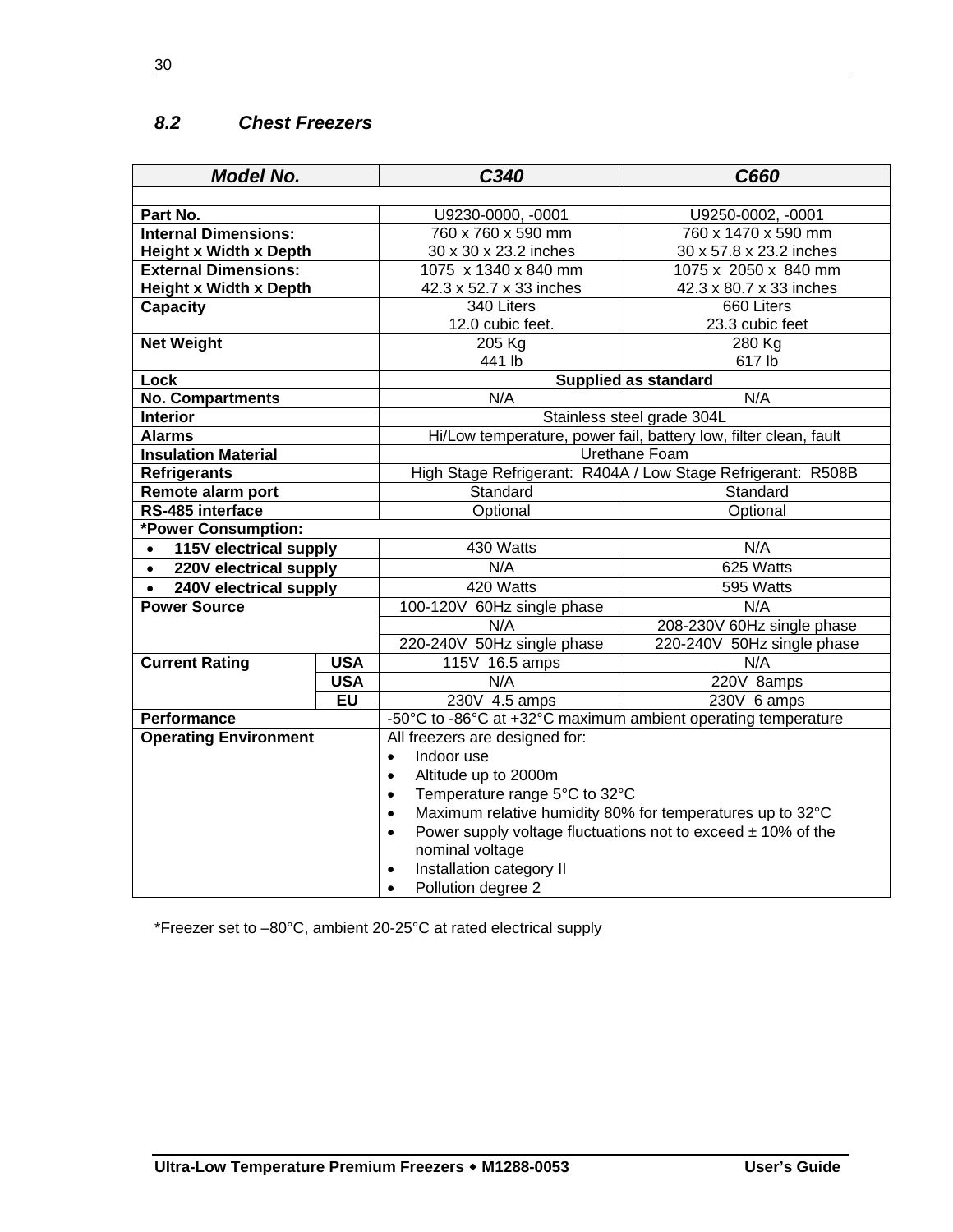# 9 DRAWINGS

### *9.1 Circuit Diagram/Wiring Schematic*



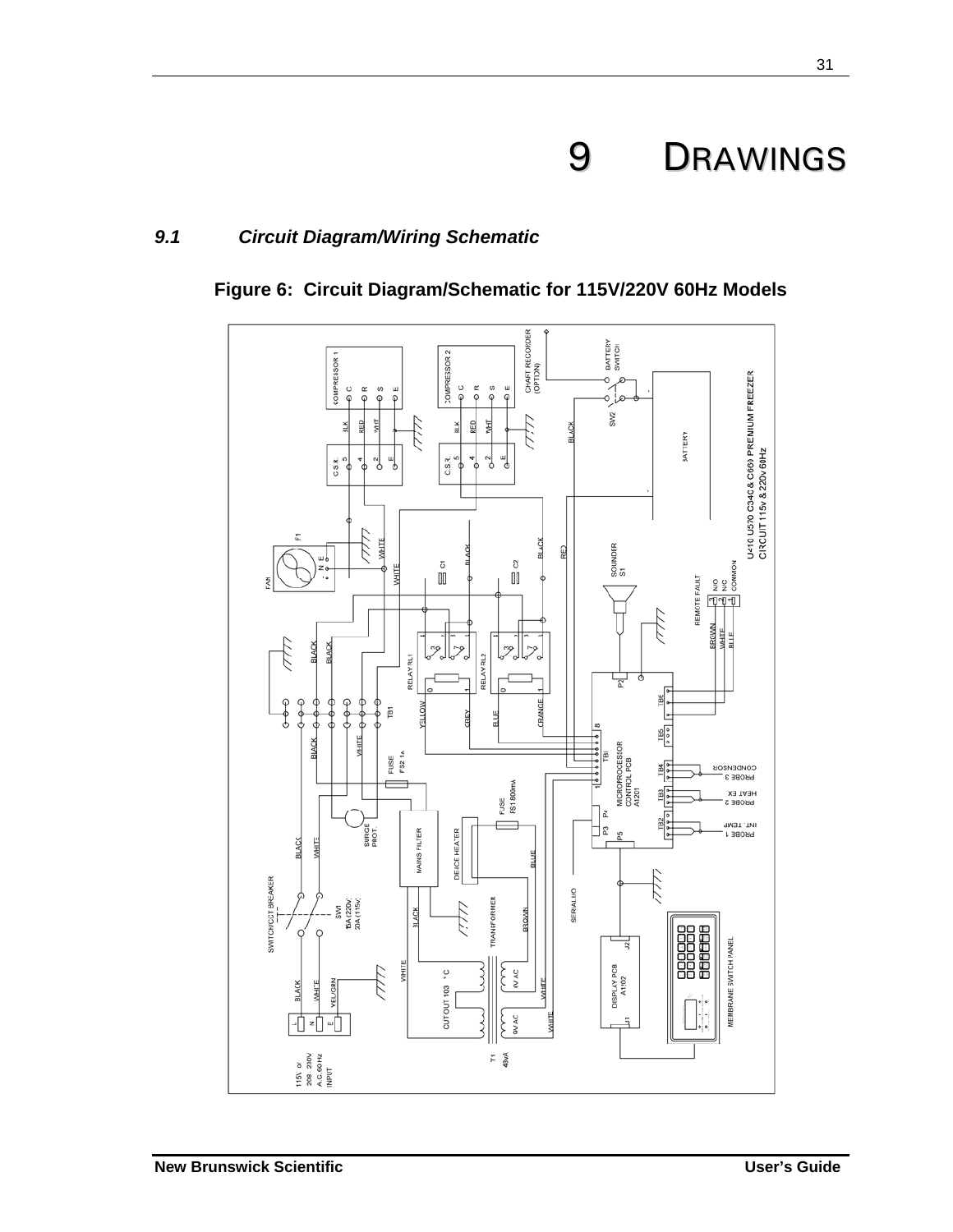

**Figure 7: Circuit Diagram/Schematic for 230V, 50Hz Models**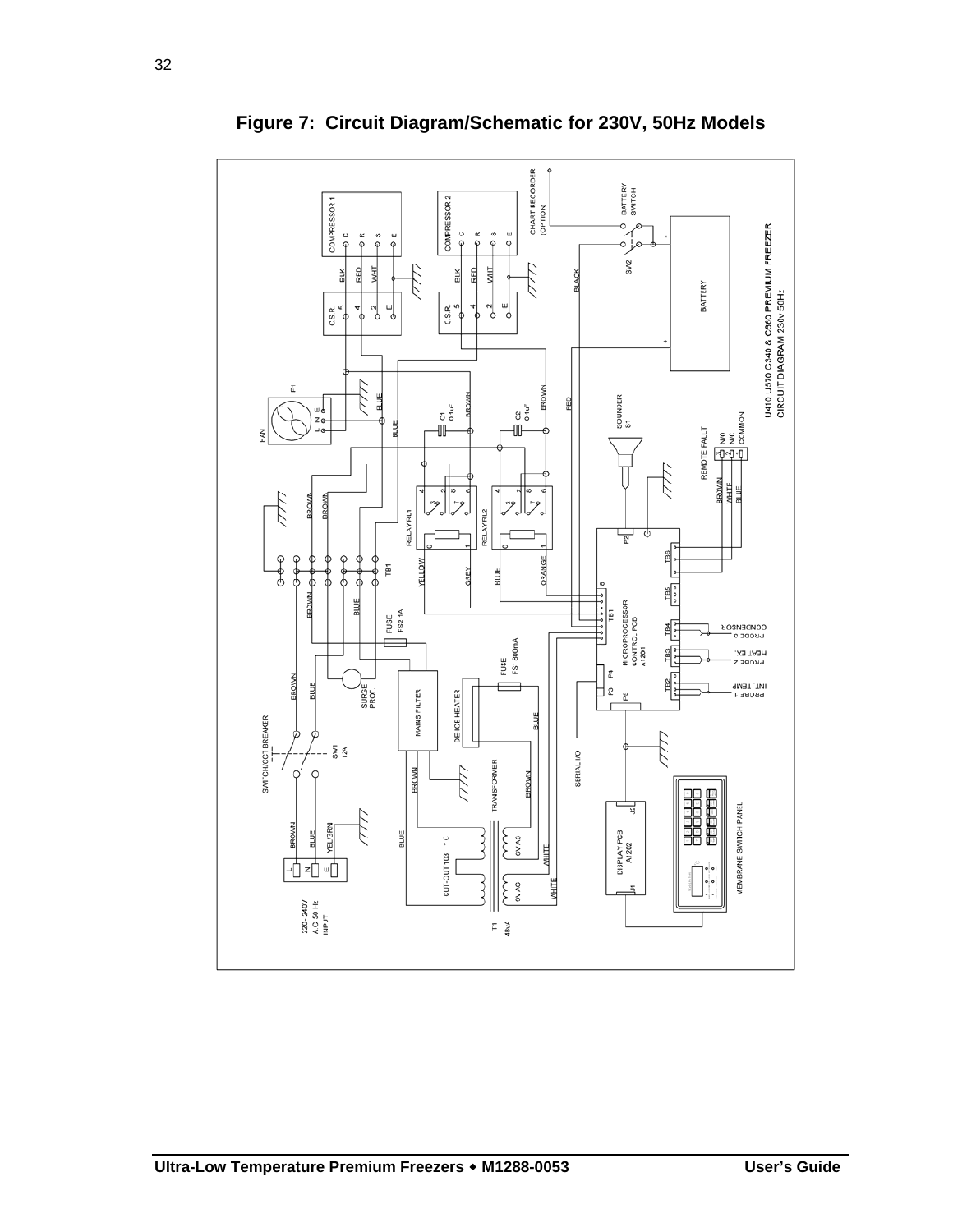# *9.2 Index of Drawings*

| <b>Figure</b> | <b>Description</b>                                 | Page |
|---------------|----------------------------------------------------|------|
|               | Upright Freezer, Side & Front Views                | 3    |
| 2             | Chest Freezer, Front View                          |      |
| 3             | Display Panel & Keypad                             |      |
| 4             | Remote Alarm Socket, Upright Freezer               | 18   |
| 5             | Remote Alarm Socket, Chest Freezer                 | 18   |
| 6             | Circuit Diagram/Schematic for 115V/220V 60HzModels | 31   |
| 7             | Circuit Diagram/Schematic for 230V 50Hz Models     | 32   |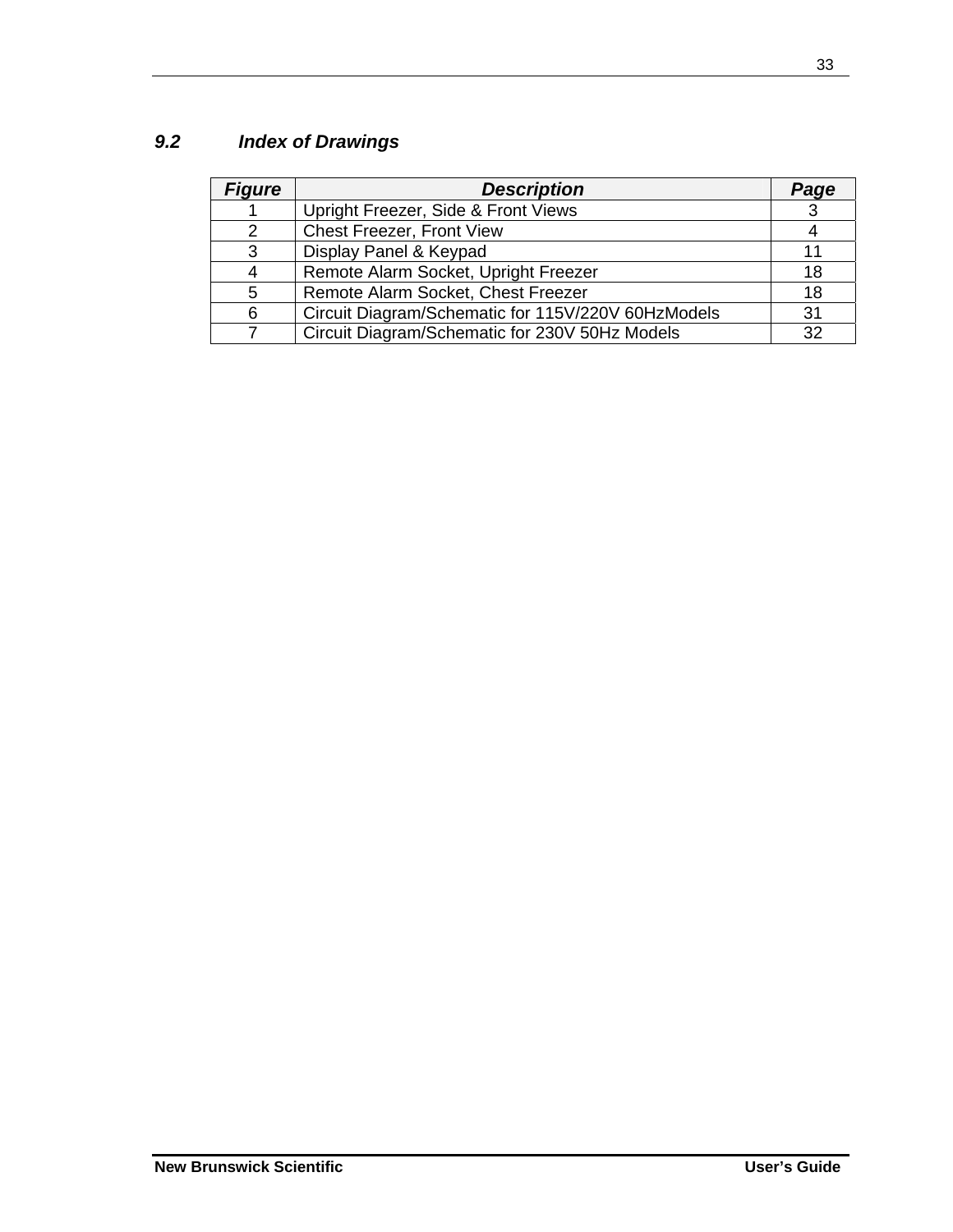Drawings, 33

## **E**

Electrical Connection, 6, 7, 19, 23 Electrical Requirements, 7 Error Codes, 25 External Monitoring, 17

#### **F**

Features, 2 Freezer Part Numbers, 2 Front View Chest Freezer, 4 Upright Freezer, 3 Fuses, 24

#### **H**

High Alarm Key, 16 High Alarm Setpoint Setting a, 15 High Temperature Alarm, 10

#### **I**

Index of Drawings, 33 Indicator Lights, 2, 10 Inspection, 1 International Offices List of, iii

#### **K**

Keypad, 10, 11

#### **L**

Leveling Feet, 6 Lid Seal, 22 Lid/Door Stuck, 8 Liquid Nitrogen, 26 List of Drawings, 33 LN2 Back-Up, 26 Lock Code, iv, 2, 16, 18, 21 Lock Key, 17 Lockable Panel, 7, 8 Low Alarm Key, 16 Low Alarm Setpoint Setting a, 15 Low Temperature Alarm, 10

---- on Display, 16

#### **0**

0000 on Display, 2, 17

#### **8**

8888 on Display, 23

#### **A**

Accessories, 26 Air Intake, 6, 21 Alarm, 8, 10, 17, 19, 23, 29, 30 Alarm Test/Mute Key, 8, 17, 19, 23 Altitude, 29, 30 Audible Alarm, 10, 17, 19, 23

#### **B**

Battery Back-Up Switch, 17

### **C**

Capacity, 2, 29, 30 Carbon Dioxide, 26 Castors, 6 CAUTION Symbol for, v Chart Recorder, 26 Checking Lamps, 23 Checking Temperature Settings, 16 Circuit Diagram, 31, 32 Cleaning, 22 CO2 Back-Up, 26 Code Change Key, 16 Copyright Notice, v Custom-Made Racks, 26

#### **D**

Damage Instructions for, 1 Defrosting, 22 Dimensions, 29, 30 Disabling Key Lock, 17 Disclaimer Notice, v Displays, 10 Door Seal, 22 Door/Lid Stuck, 8